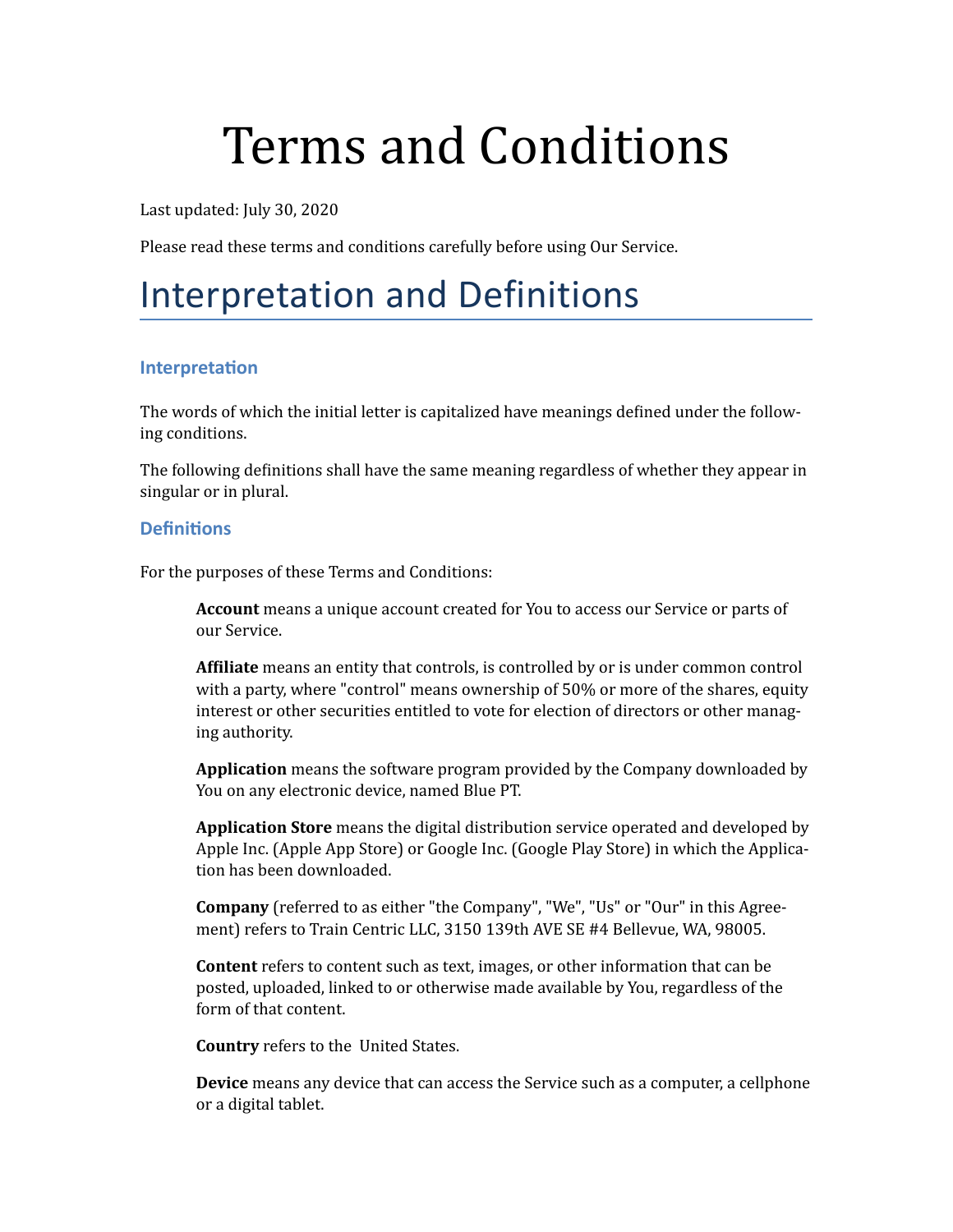**Feedback** means feedback, innovations or suggestions sent by You regarding the attributes, performance or features of our Service.

**Free Trial** refers to a limited period of time that may be free when purchasing a Subscription. 

**In-app Purchase** refers to the purchase of a product, item, service or Subscription made through the Application and subject to these Terms and Conditions and/or the Application Store's own terms and conditions.

**Promotions** refer to contests, sweepstakes or other promotions offered through the Service. 

**Service** refers to the Application.

**Subscriptions** refer to the services or access to the Service offered on a subscription basis by the Company to You.

**Terms and Conditions** (also referred as "Terms") mean these Terms and Conditions that form the entire agreement between You and the Company regarding the use of the Service.

**Third-party Social Media Service** means any services or content (including data, information, products or services) provided by a third-party that may be displayed, included or made available by the Service.

**You** means the individual accessing or using the Service, or the company, or other legal entity on behalf of which such individual is accessing or using the Service, as applicable. 

## Acknowledgement

These are the Terms and Conditions governing the use of this Service and the agreement that operates between You and the Company. These Terms and Conditions set out the rights and obligations of all users regarding the use of the Service.

Your access to and use of the Service is conditioned on Your acceptance of and compliance with these Terms and Conditions. These Terms and Conditions apply to all visitors, users and others who access or use the Service.

By accessing or using the Service You agree to be bound by these Terms and Conditions. If You disagree with any part of these Terms and Conditions then You may not access the Service. 

You represent that you are over the age of 18. The Company does not permit those under 18 to use the Service.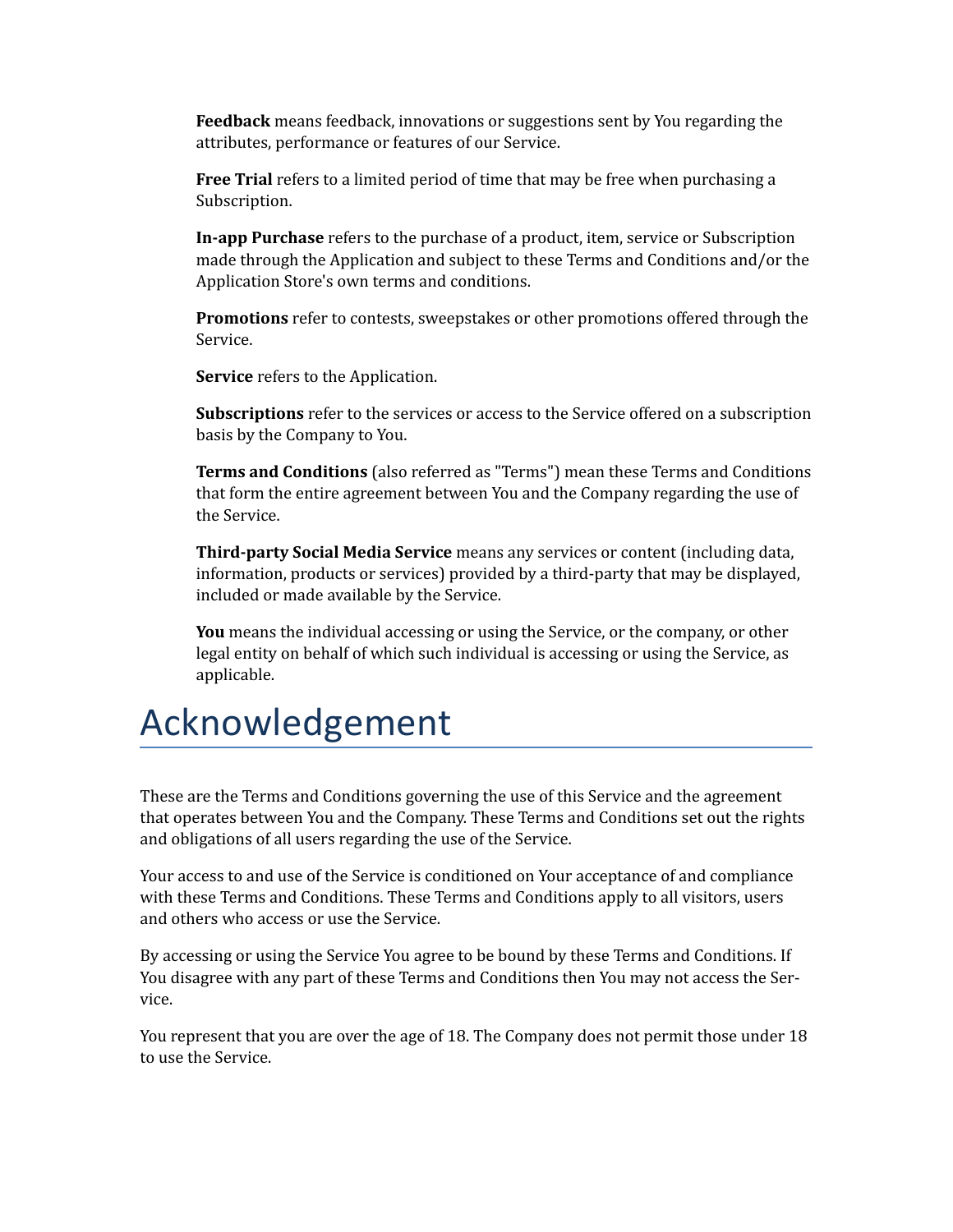Your access to and use of the Service is also conditioned on Your acceptance of and compliance with the Privacy Policy of the Company. Our Privacy Policy describes Our policies and procedures on the collection, use and disclosure of Your personal information when You use the Application or the Website and tells You about Your privacy rights and how the law protects You. Please read Our Privacy Policy carefully before using Our Service. Our Privacy Policy is incorporated in its entirety into these Terms and Conditions by this reference.

In addition, to the extent that the Company is acting in the capacity of a business associate to You, the terms of the Company Business Associates Agreement will apply. Please review the terms of Our Business Associates Agreement carefully before using Our Service. Our Business Associates Agreement is incorporated in its entirety into these Terms and Conditions by this reference.

# Subscriptions

## **Subscription period**

The Service or some parts of the Service are available only with a paid Subscription. You will be billed in advance on a recurring and periodic basis (such as daily, weekly, monthly or annually), depending on the type of Subscription plan you select when purchasing the Subscription. 

At the end of each period, Your Subscription will automatically renew under the exact same conditions unless You cancel it or the Company cancels it.

### **Subscription cancellations**

You may cancel Your Subscription renewal either through Your Account settings page or by contacting the Company. You will not receive a refund for the fees You already paid for Your current Subscription period and You will be able to access the Service until the end of Your current Subscription period.

If the Subscription has been made through an In-app Purchase, You can cancel the renewal of Your Subscription with the Application Store.

### **Billing**

You shall provide the Company with accurate and complete billing information including full name, address, state, zip code, telephone number, and a valid payment method information.

Should automatic billing fail to occur for any reason, the Company will issue an electronic invoice indicating that you must proceed manually, within a certain deadline date, with the full payment corresponding to the billing period as indicated on the invoice.

If the Subscription has been made through an In-app Purchase, all billing is handled by the Application Store and is governed by the Application Store's own terms and conditions.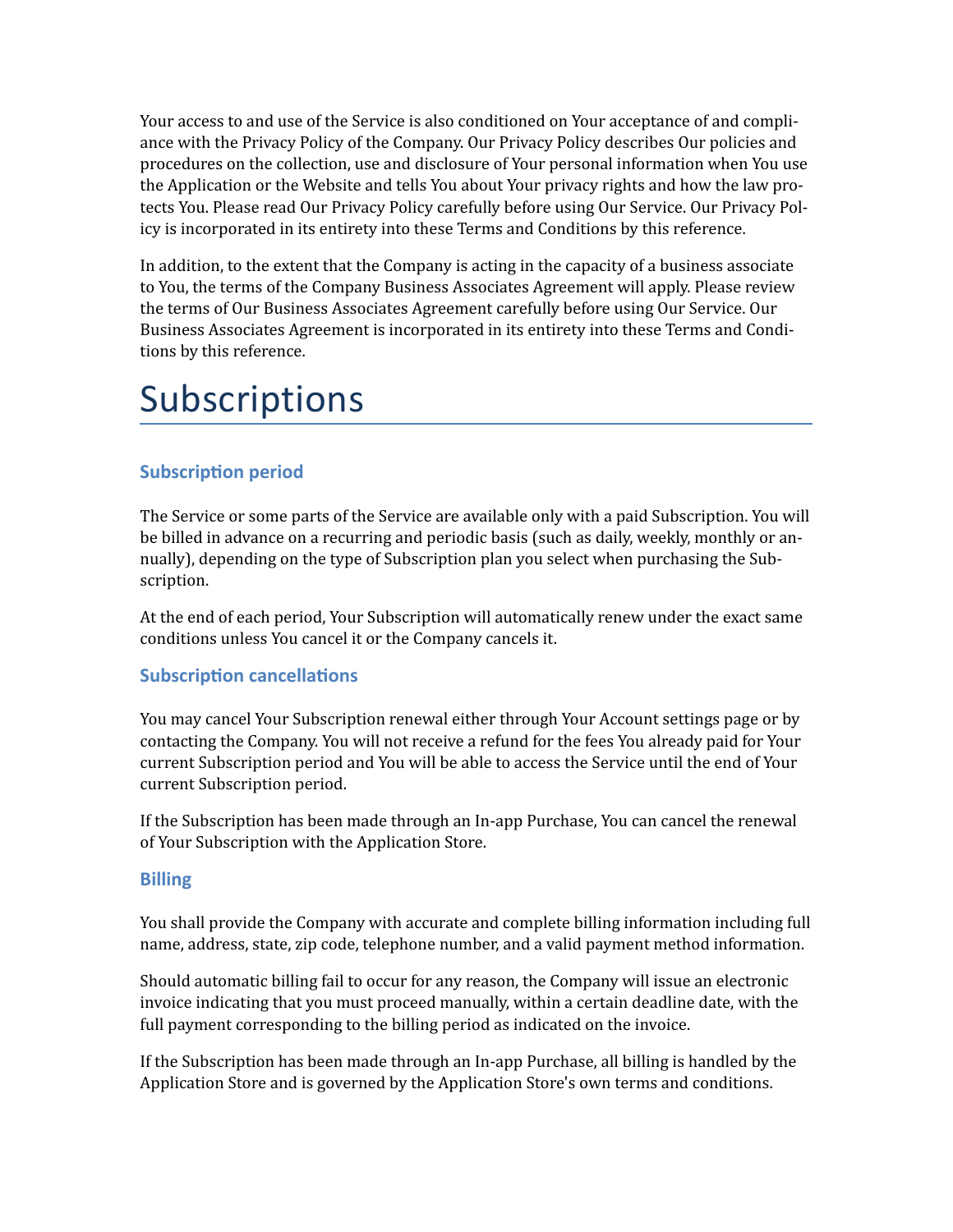### **Fee Changes**

The Company, in its sole discretion and at any time, may modify the Subscription fees. Any Subscription fee change will become effective at the end of the then-current Subscription period. 

The Company will provide You with reasonable prior notice of any change in Subscription fees to give You an opportunity to terminate Your Subscription before such change becomes effective. 

Your continued use of the Service after the Subscription fee change comes into effect constitutes Your agreement to pay the modified Subscription fee amount.

### **Refunds**

Except when required by law, paid Subscription fees are non-refundable.

Certain refund requests for Subscriptions may be considered by the Company on a case-bycase basis and granted at the sole discretion of the Company.

If the Subscription has been made through an In-app purchase, the Application Store's refund policy will apply. If You wish to request a refund, You may do so by contacting the Application Store directly.

### **Free Trial**

The Company may, at its sole discretion, offer a Subscription with a Free trial for a limited period of time.

You may be required to enter Your billing information in order to sign up for the Free trial.

If You do enter Your billing information when signing up for a Free Trial, You will not be charged by the Company until the Free trial has expired. On the last day of the Free Trial period, unless You cancelled Your Subscription, You will be automatically charged the applicable Subscription fees for the type of Subscription You have selected.

At any time and without notice, the Company reserves the right to (i) modify the terms and conditions of the Free Trial offer, or (ii) cancel such Free trial offer.

# In-app Purchases

The Application may include In-app Purchases that allow you to buy products, services or Subscriptions. 

More information about how you may be able to manage In-app Purchases using your Device may be set out in the Application Store's own terms and conditions or in your Device's Help settings.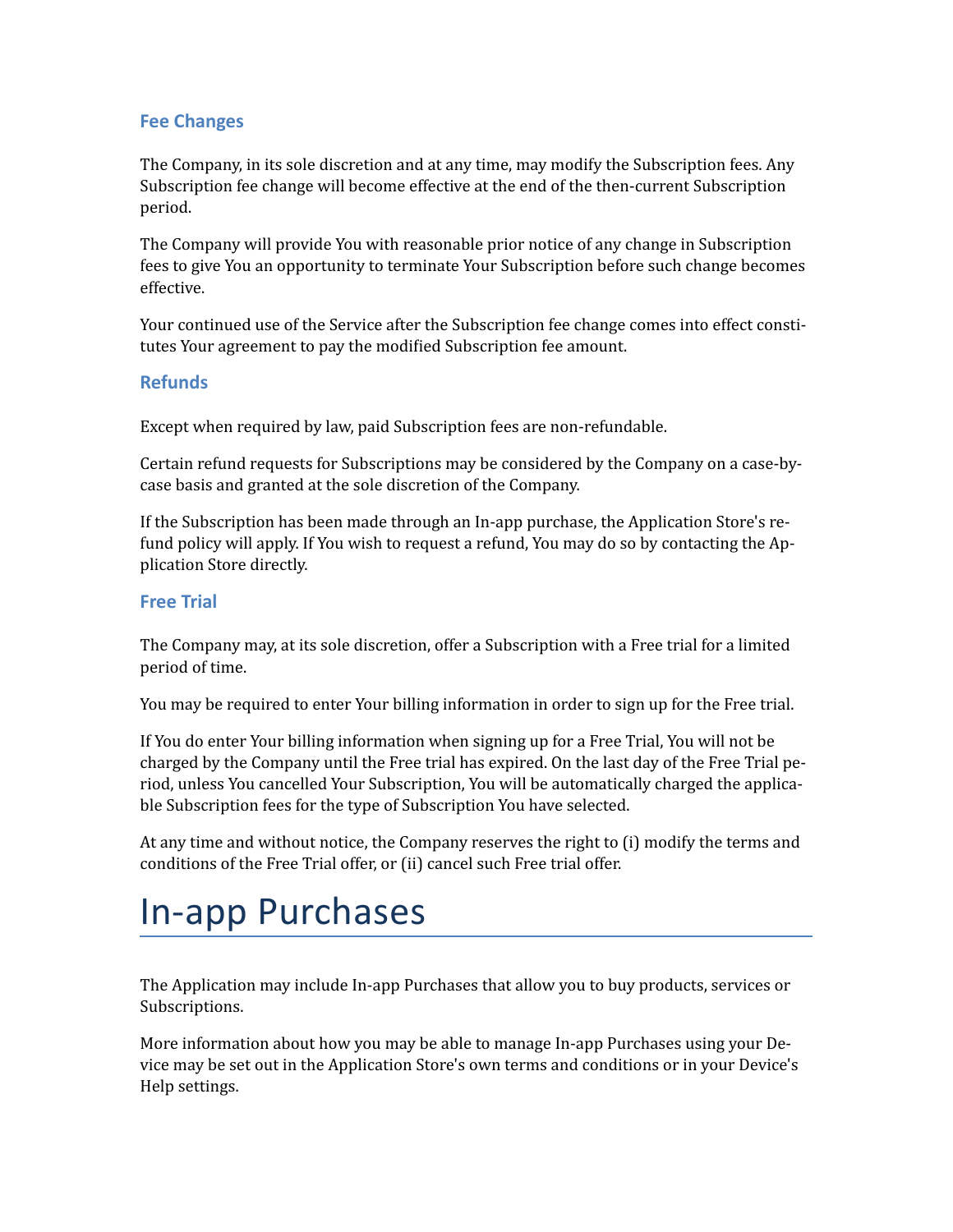In-app Purchases can only be consumed within the Application. If you make an In-app Purchase, that In-app Purchase cannot be cancelled after you have initiated its download. Inapp Purchases cannot be redeemed for cash or other consideration or otherwise transferred. 

If any In-app Purchase is not successfully downloaded or does not work once it has been successfully downloaded, we will, after becoming aware of the fault or being notified to the fault by You, investigate the reason for the fault. We will act reasonably in deciding whether to provide You with a replacement In-app Purchase or issue You with a patch to repair the fault. In no event will We charge You to replace or repair the In-app Purchase. In the unlikely event that we are unable to replace or repair the relevant In-app Purchase or are unable to do so within a reasonable period of time and without significant inconvenience to You, We will authorize the Application Store to refund You an amount up to the cost of the relevant In-app Purchase. Alternatively, if You wish to request a refund, You may do so by contacting the Application Store directly.

You acknowledge and agree that all billing and transaction processes are handled by the Application Store from where you downloaded the Application and are governed by that Application Store's own terms and conditions.

If you have any payment related issues with In-app Purchases, then you need to contact the Application Store directly.

## Promotions

Any Promotions made available through the Service may be governed by rules that are separate from these Terms.

If You participate in any Promotions, please review the applicable rules as well as our Privacy policy. If the rules for a Promotion conflict with these Terms, the Promotion rules will apply. 

# User Accounts

When You create an account with Us, You must provide Us information that is accurate, complete, and current at all times. Failure to do so constitutes a breach of the Terms, which may result in immediate termination of Your account on Our Service.

You are responsible for safeguarding the password that You use to access the Service and for any activities or actions under Your password, whether Your password is with Our Service or a Third-Party Social Media Service.

You agree not to disclose Your password to any third party. You must notify Us immediately upon becoming aware of any breach of security or unauthorized use of Your account.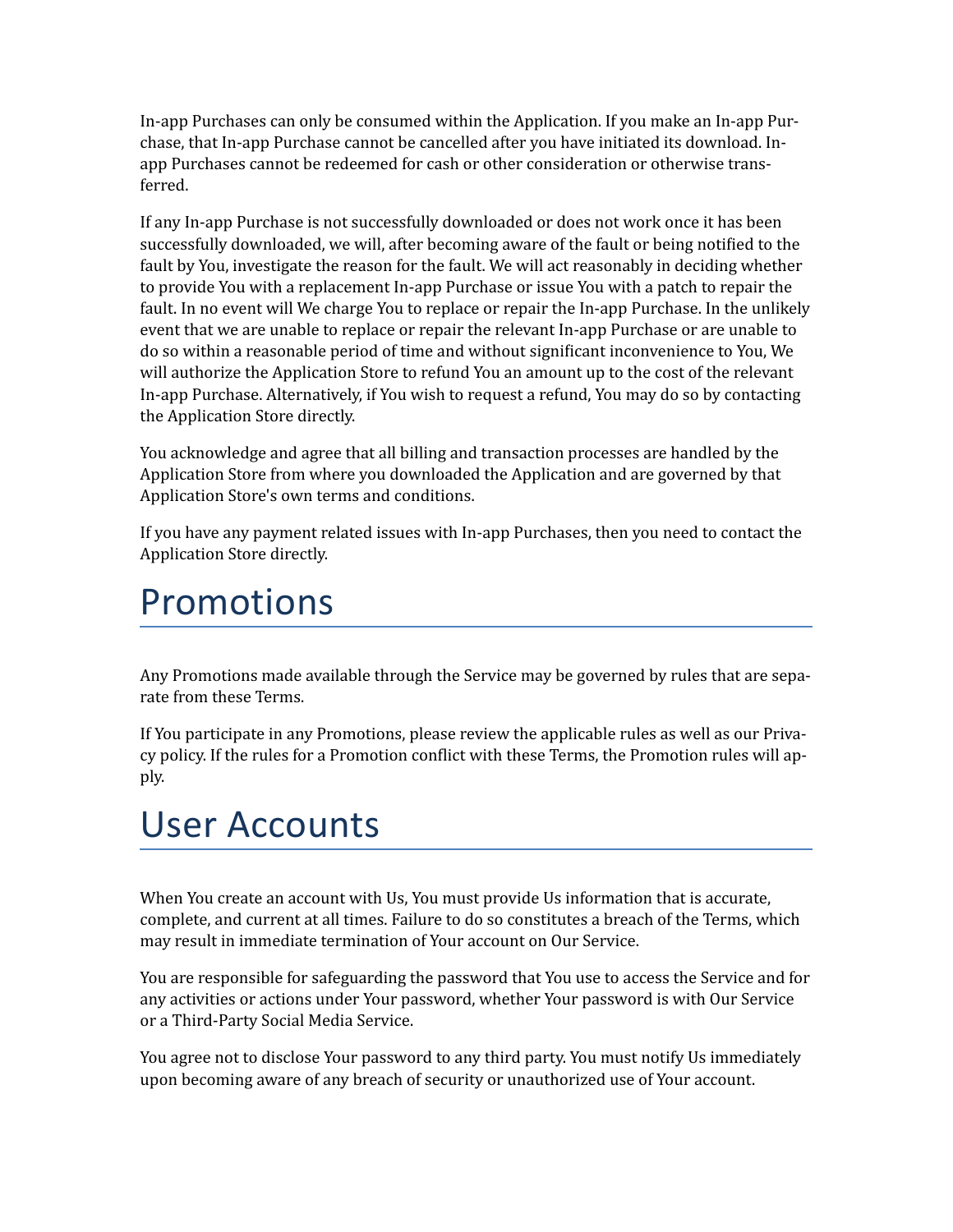You may not use as a username the name of another person or entity or that is not lawfully available for use, a name or trademark that is subject to any rights of another person or entity other than You without appropriate authorization, or a name that is otherwise offensive, vulgar or obscene.

# Content

## **Your Right to Post Content**

Our Service allows You to post Content. You are responsible for the Content that You post to the Service, including its legality, reliability, and appropriateness.

By posting Content to the Service, You grant Us the right and license to use, modify, publicly perform, publicly display, reproduce, and distribute such Content on and through the Service. You retain any and all of Your rights to any Content You submit, post or display on or through the Service and You are responsible for protecting those rights. You agree that this license includes the right for Us to make Your Content available to other users of the Service, who may also use Your Content subject to these Terms.

You represent and warrant that: (i) the Content is Yours (You own it) or You have the right to use it and grant Us the rights and license as provided in these Terms, and (ii) the posting of Your Content on or through the Service does not violate the privacy rights, publicity rights, copyrights, contract rights or any other rights of any person.

## **Content Restrictions**

The Company is not responsible for the content of the Service's users. You expressly understand and agree that You are solely responsible for the Content and for all activity that occurs under your account, whether done so by You or any third person using Your account.

You may not transmit any Content that is unlawful, offensive, upsetting, intended to disgust, threatening, libelous, defamatory, obscene or otherwise objectionable. Examples of such objectionable Content include, but are not limited to, the following:

- Unlawful or promoting unlawful activity.
- Defamatory, discriminatory, or mean-spirited content, including references or commentary about religion, race, sexual orientation, gender, national/ethnic origin, or other targeted groups.
- Spam, machine or randomly generated, constituting unauthorized or unsolicited advertising, chain letters, any other form of unauthorized solicitation, or any form of lottery or gambling.
- Containing or installing any viruses, worms, malware, trojan horses, or other content that is designed or intended to disrupt, damage, or limit the functioning of any software,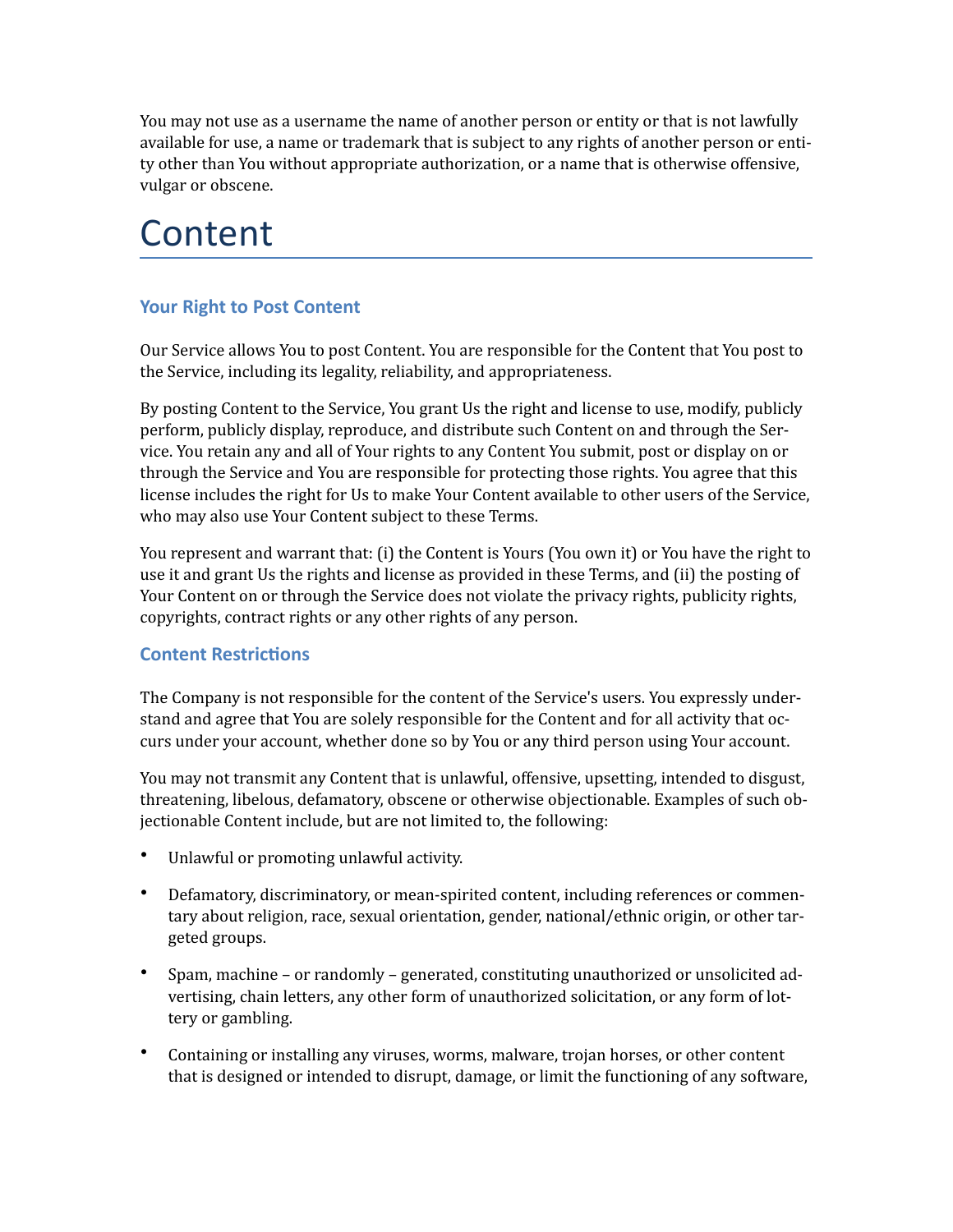hardware or telecommunications equipment or to damage or obtain unauthorized access to any data or other information of a third person.

- Infringing on any proprietary rights of any party, including patent, trademark, trade secret, copyright, right of publicity or other rights.
- Impersonating any person or entity including the Company and its employees or representatives.
- Violating the privacy of any third person.
- False information and features.

The Company reserves the right, but not the obligation, to, in its sole discretion, determine whether or not any Content is appropriate and complies with this Terms, refuse or remove this Content. The Company further reserves the right to make formatting and edits and change the manner any Content. The Company can also limit or revoke the use of the Service if You post such objectionable Content. As the Company cannot control all content posted by users and/or third parties on the Service, you agree to use the Service at your own risk. You understand that by using the Service You may be exposed to content that You may find offensive, indecent, incorrect or objectionable, and You agree that under no circumstances will the Company be liable in any way for any content, including any errors or omissions in any content, or any loss or damage of any kind incurred as a result of your use of any content.

### **Content Backups**

Although regular backups of Content are performed, the Company do not guarantee there will be no loss or corruption of data.

Corrupt or invalid backup points may be caused by, without limitation, Content that is corrupted prior to being backed up or that changes during the time a backup is performed.

The Company will provide support and attempt to troubleshoot any known or discovered issues that may affect the backups of Content. But You acknowledge that the Company has no liability related to the integrity of Content or the failure to successfully restore Content to a usable state.

You agree to maintain a complete and accurate copy of any Content in a location independent of the Service.

# Copyright Policy

## **Intellectual Property Infringement**

We respect the intellectual property rights of others. It is Our policy to respond to any claim that Content posted on the Service infringes a copyright or other intellectual property infringement of any person.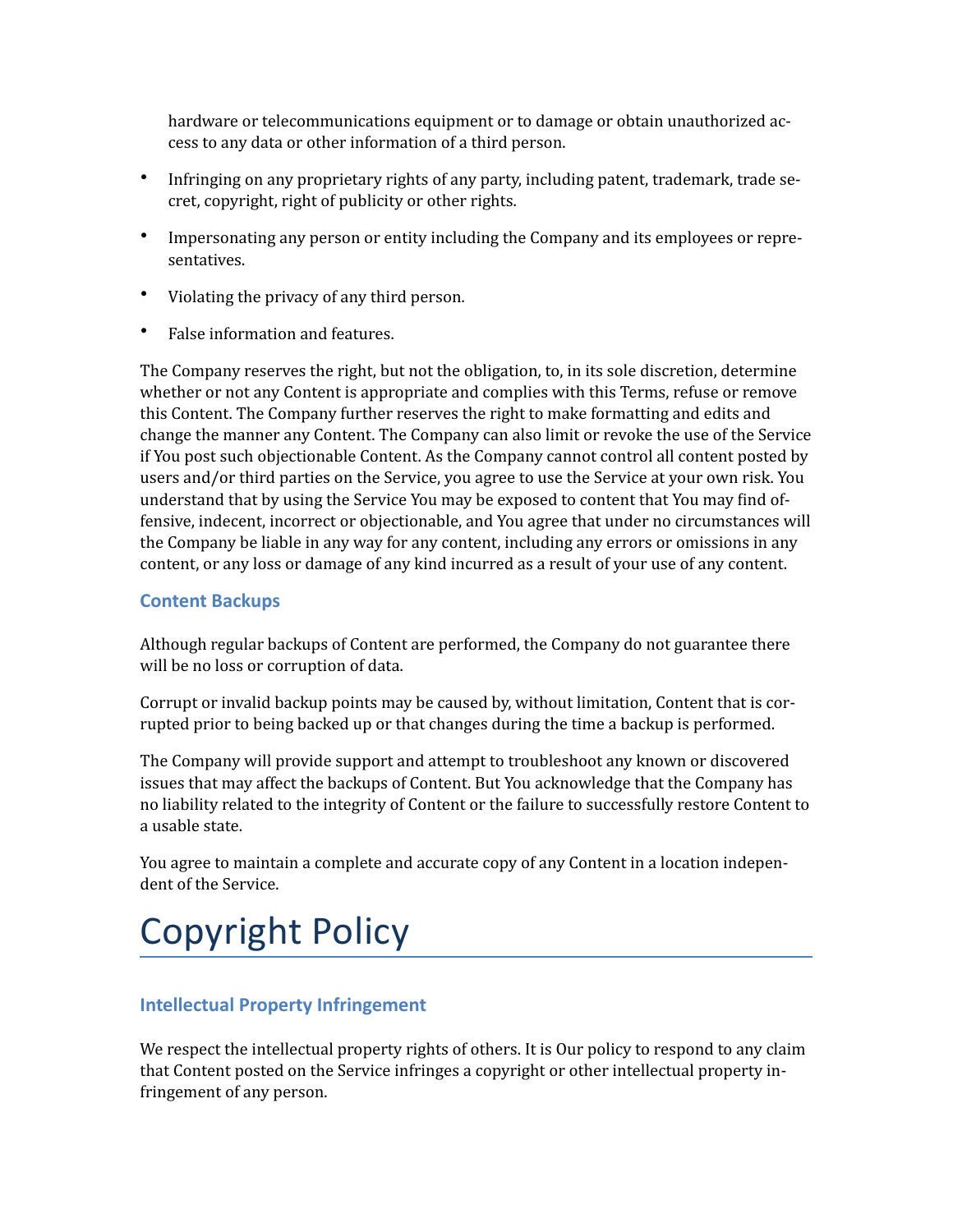If You are a copyright owner, or authorized on behalf of one, and You believe that the copyrighted work has been copied in a way that constitutes copyright infringement that is taking place through the Service, You must submit Your notice in writing to the attention of our copyright agent via email at info@traincentricapp.com and include in Your notice a detailed description of the alleged infringement.

You may be held accountable for damages (including costs and attorneys' fees) for misrepresenting that any Content is infringing Your copyright.

## **DMCA Notice and DMCA Procedure for Copyright Infringement Claims**

You may submit a notification pursuant to the Digital Millennium Copyright Act (DMCA) by providing our Copyright Agent with the following information in writing (see 17 U.S.C  $512(c)(3)$  for further detail):

- An electronic or physical signature of the person authorized to act on behalf of the owner of the copyright's interest.
- A description of the copyrighted work that You claim has been infringed, including the URL (i.e., web page address) of the location where the copyrighted work exists or a copy of the copyrighted work.
- Identification of the URL or other specific location on the Service where the material that You claim is infringing is located.
- Your address, telephone number, and email address.
- A statement by You that You have a good faith belief that the disputed use is not authorized by the copyright owner, its agent, or the law.
- A statement by You, made under penalty of perjury, that the above information in Your notice is accurate and that You are the copyright owner or authorized to act on the copyright owner's behalf.

You can contact our copyright agent via email at info@traincentricapp.com. Upon receipt of a notification, the Company will take whatever action, in its sole discretion, it deems appropriate, including removal of the challenged content from the Service.

# Intellectual Property

The Service and its original content (excluding Content provided by You or other users), features and functionality are and will remain the exclusive property of the Company and its licensors. 

The Service is protected by copyright, trademark, and other laws of both the Country and foreign countries.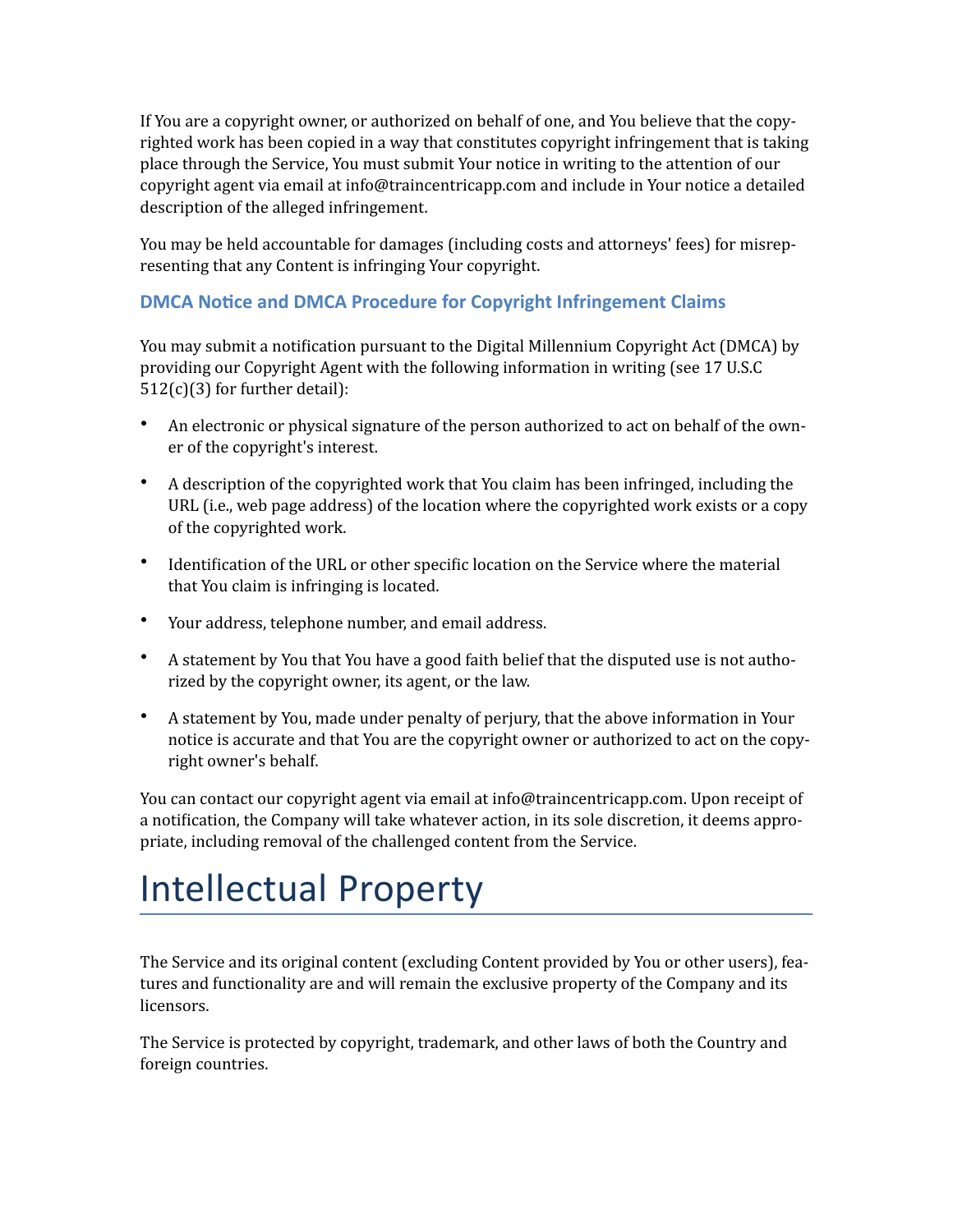Our trademarks and trade dress may not be used in connection with any product or service without the prior written consent of the Company.

# Your Feedback to Us

You assign all rights, title and interest in any Feedback You provide the Company. If for any reason such assignment is ineffective, You agree to grant the Company a non-exclusive, perpetual, irrevocable, royalty free, worldwide right and licence to use, reproduce, disclose, sub-licence, distribute, modify and exploit such Feedback without restriction.

# Links to Other Websites

Our Service may contain links to third-party web sites or services that are not owned or controlled by the Company.

The Company has no control over, and assumes no responsibility for, the content, privacy policies, or practices of any third party web sites or services. You further acknowledge and agree that the Company shall not be responsible or liable, directly or indirectly, for any damage or loss caused or alleged to be caused by or in connection with the use of or reliance on any such content, goods or services available on or through any such web sites or services.

We strongly advise You to read the terms and conditions and privacy policies of any thirdparty web sites or services that You visit.

# **Termination**

We may terminate or suspend Your Account immediately, without prior notice or liability, for any reason whatsoever, including without limitation if You breach these Terms and Conditions. 

Upon termination, Your right to use the Service will cease immediately. If You wish to terminate Your Account, You may simply discontinue using the Service.

# Limitation of Liability

Notwithstanding any damages that You might incur, the entire liability of the Company and any of its suppliers under any provision of this Terms and Your exclusive remedy for all of the foregoing shall be limited to the amount actually paid by You through the Service or 100 USD if You haven't purchased anything through the Service.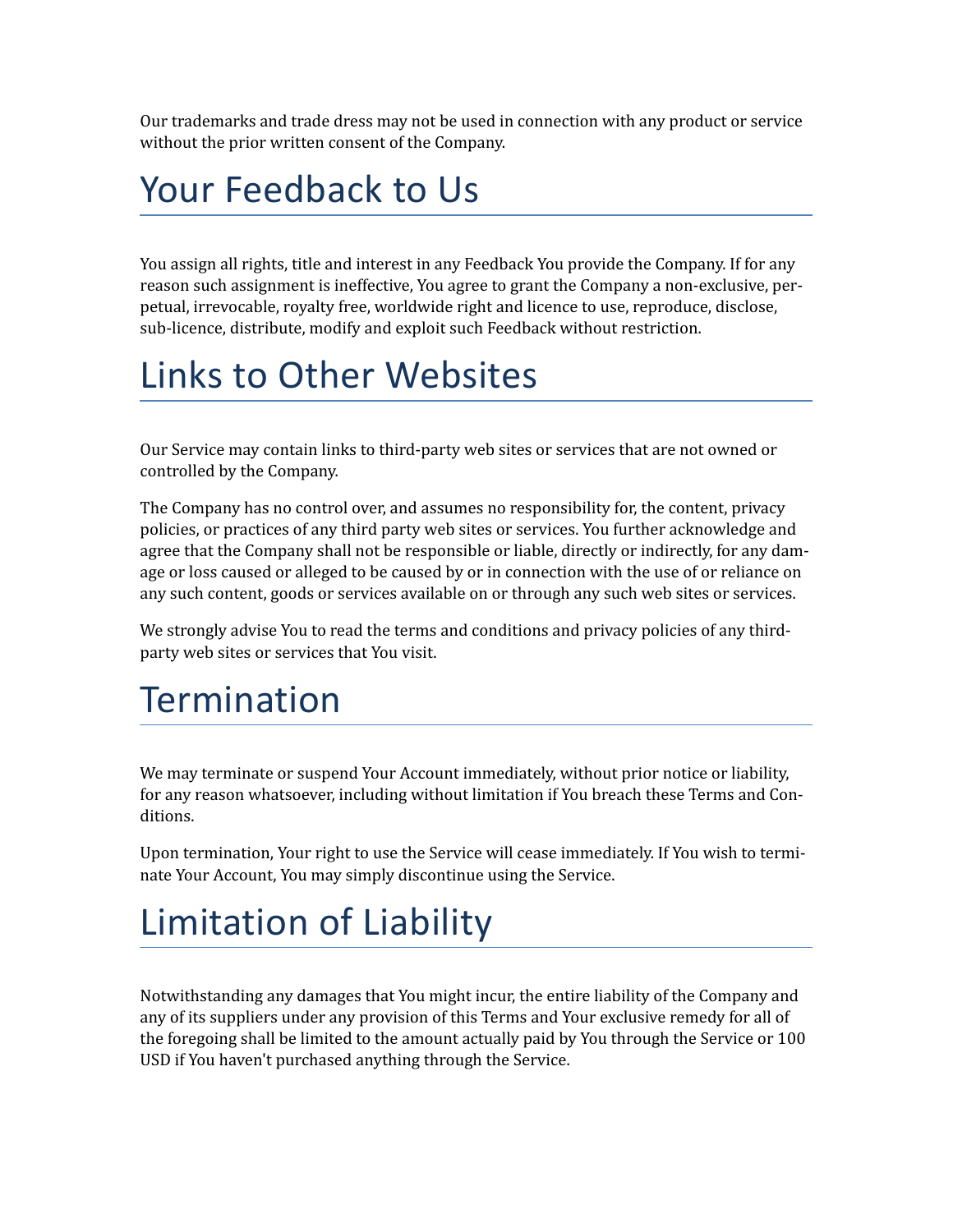To the maximum extent permitted by applicable law, in no event shall the Company or its suppliers be liable for any special, incidental, indirect, or consequential damages whatsoever (including, but not limited to, damages for loss of profits, loss of data or other information, for business interruption, for personal injury, loss of privacy arising out of or in any way related to the use of or inability to use the Service, third-party software and/or thirdparty hardware used with the Service, or otherwise in connection with any provision of this Terms), even if the Company or any supplier has been advised of the possibility of such damages and even if the remedy fails of its essential purpose.

Some states do not allow the exclusion of implied warranties or limitation of liability for incidental or consequential damages, which means that some of the above limitations may not apply. In these states, each party's liability will be limited to the greatest extent permitted by law. 

# "AS IS" and "AS AVAILABLE" Disclaimer

The Service is provided to You "AS IS" and "AS AVAILABLE" and with all faults and defects without warranty of any kind. To the maximum extent permitted under applicable law, the Company, on its own behalf and on behalf of its Affiliates and its and their respective licensors and service providers, expressly disclaims all warranties, whether express, implied, statutory or otherwise, with respect to the Service, including all implied warranties of merchantability, fitness for a particular purpose, title and non-infringement, and warranties that may arise out of course of dealing, course of performance, usage or trade practice. Without limitation to the foregoing, the Company provides no warranty or undertaking, and makes no representation of any kind that the Service will meet Your requirements, achieve any intended results, be compatible or work with any other software, applications, systems or services, operate without interruption, meet any performance or reliability standards or be error free or that any errors or defects can or will be corrected.

Without limiting the foregoing, neither the Company nor any of the company's provider makes any representation or warranty of any kind, express or implied:  $(i)$  as to the operation or availability of the Service, or the information, content, and materials or products included thereon; (ii) that the Service will be uninterrupted or error-free; (iii) as to the accuracy, reliability, or currency of any information or content provided through the Service; or (iv) that the Service, its servers, the content, or e-mails sent from or on behalf of the Company are free of viruses, scripts, trojan horses, worms, malware, timebombs or other harmful components. 

Some jurisdictions do not allow the exclusion of certain types of warranties or limitations on applicable statutory rights of a consumer, so some or all of the above exclusions and limitations may not apply to You. But in such a case the exclusions and limitations set forth in this section shall be applied to the greatest extent enforceable under applicable law.

# Governing Law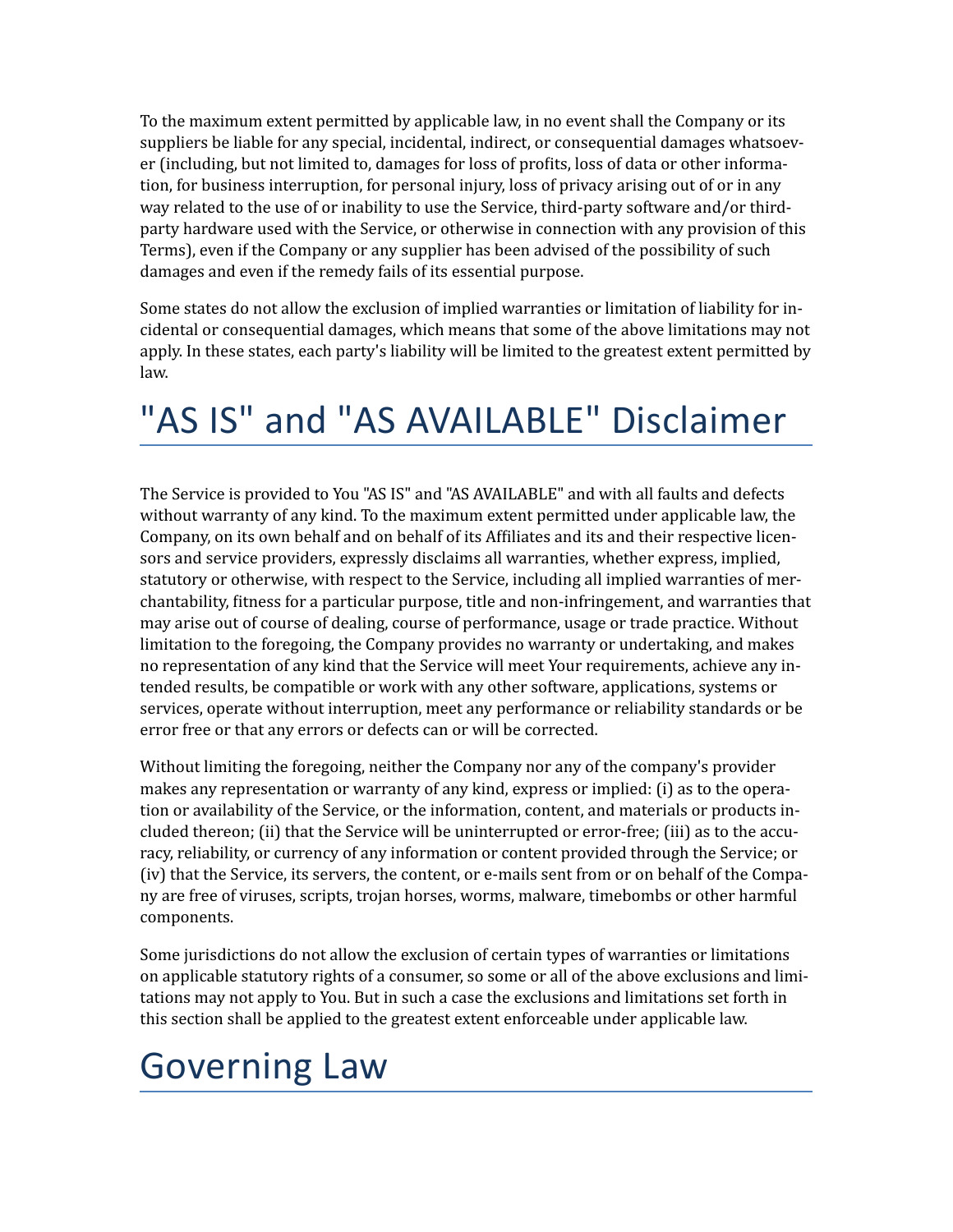The laws of the State of Washington, excluding its conflicts of law rules, shall govern this Terms and Your use of the Service. Your use of the Application may also be subject to other local, state, national, or international laws.

# Disputes Resolution

If You have any concern or dispute about the Service, You agree to first try to resolve the dispute informally by contacting the Company.

# For European Union (EU) Users

If You are a European Union consumer, you will benefit from any mandatory provisions of the law of the country in which you are resident in.

# United States Federal Government End Use Provisions

If You are a U.S. federal government end user, our Service is a "Commercial Item" as that term is defined at  $48$  C.F.R.  $\S 2.101$ .

# United States Legal Compliance

You represent and warrant that (i) You are not located in a country that is subject to the United States government embargo, or that has been designated by the United States government as a "terrorist supporting" country, and (ii) You are not listed on any United States government list of prohibited or restricted parties.

# Severability and Waiver

## **Severability**

If any provision of these Terms is held to be unenforceable or invalid, such provision will be changed and interpreted to accomplish the objectives of such provision to the greatest extent possible under applicable law and the remaining provisions will continue in full force and effect.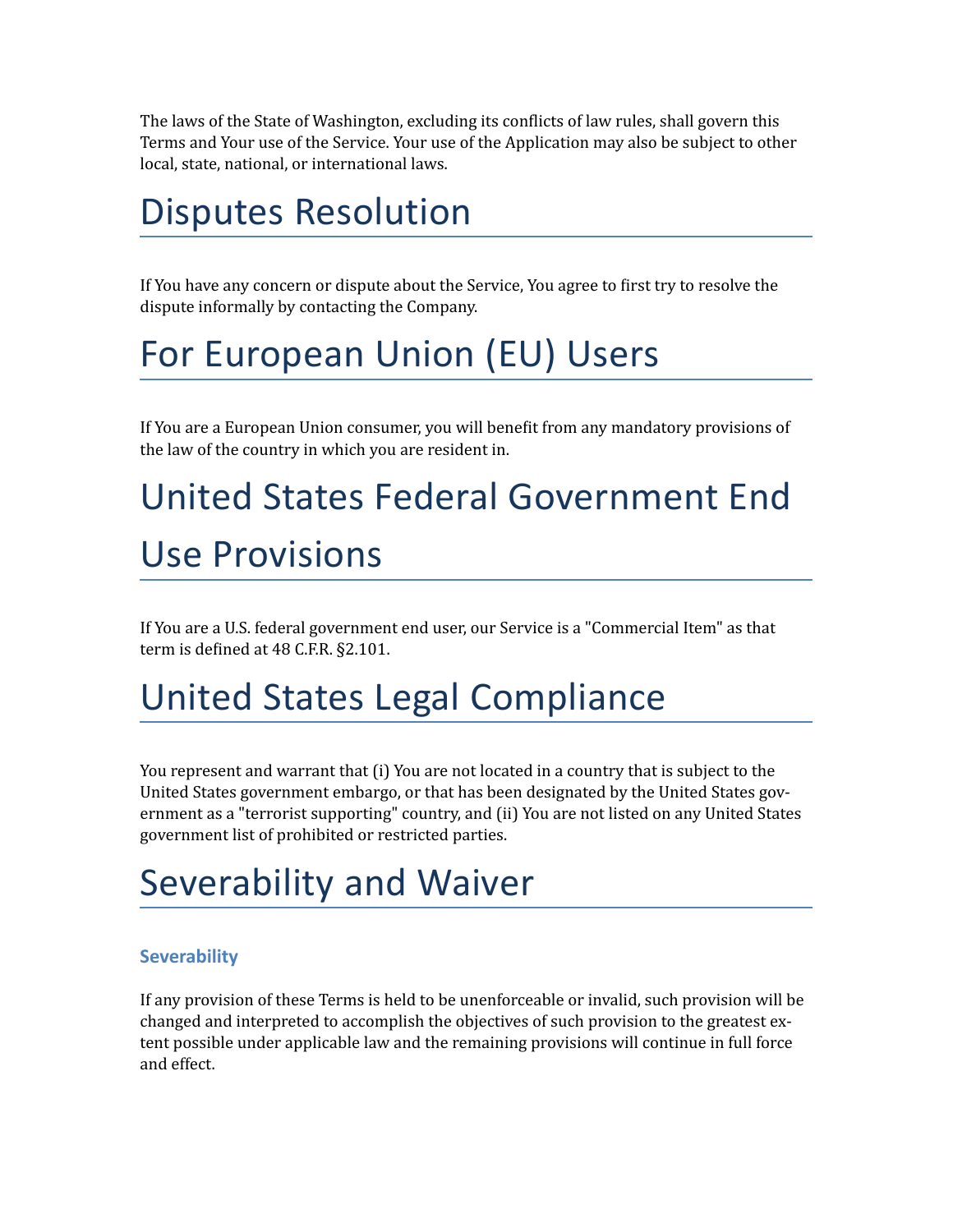### **Waiver**

Except as provided herein, the failure to exercise a right or to require performance of an obligation under this Terms shall not effect a party's ability to exercise such right or require such performance at any time thereafter nor shall be the waiver of a breach constitute a waiver of any subsequent breach.

# Translation Interpretation

These Terms and Conditions may have been translated if We have made them available to You on our Service. You agree that the original English text shall prevail in the case of a dispute. 

# Changes to These Terms and Conditions

We reserve the right, at Our sole discretion, to modify or replace these Terms at any time. If a revision is material We will make reasonable efforts to provide at least 30 days' notice prior to any new terms taking effect. What constitutes a material change will be determined at Our sole discretion.

By continuing to access or use Our Service after those revisions become effective, You agree to be bound by the revised terms. If You do not agree to the new terms, in whole or in part, please stop using the website and the Service.

## Contact Us

If you have any questions about these Terms and Conditions, You can contact us:

By email: info@traincentricapp.com

By visiting this page on our website: <http://www.traincentricapp.com/>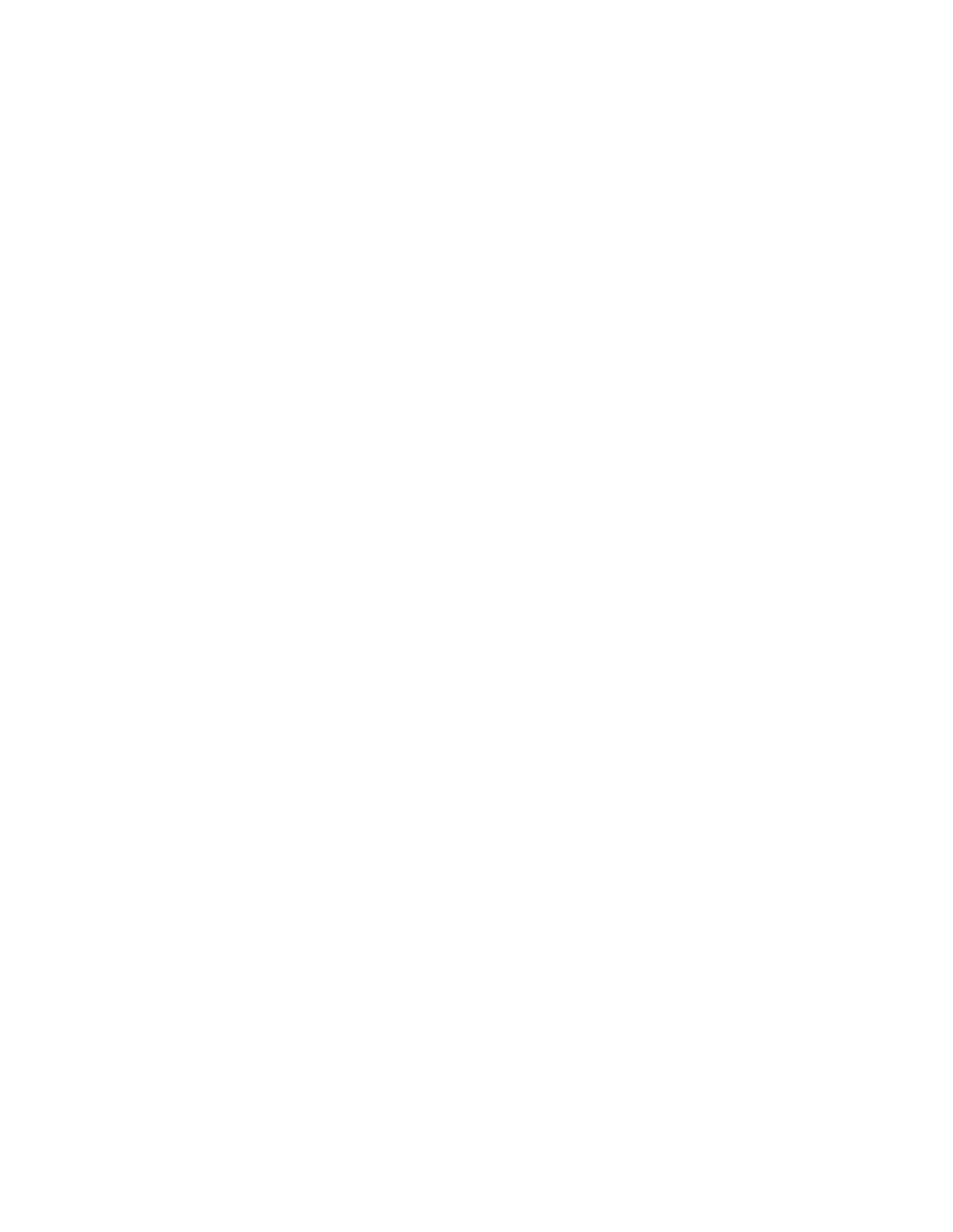# **Privacy Policy**

Last updated: June 04, 2020

This Privacy Policy describes Our policies and procedures on the collection, use and disclosure of Your information when You use the Service and tells You about Your privacy rights and how the law protects You.

We use Your Personal data to provide and improve the Service. By using the Service, You agree to the collection and use of information in accordance with this Privacy Policy.

# Interpretation and Definitions

### **Interpretation**

The words of which the initial letter is capitalized have meanings defined under the following conditions. The following definitions shall have the same meaning regardless of whether they appear in singular or in plural.

#### **Definitions**

For the purposes of this Privacy Policy:

**You** means the individual accessing or using the Service, or the company, or other legal entity on behalf of which such individual is accessing or using the Service, as applicable. 

Under GDPR (General Data Protection Regulation), You can be referred to as the Data Subject or as the User as you are the individual using the Service.

**Company** (referred to as either "the Company", "We", "Us" or "Our" in this Agreement) refers to Train Centric LLC, 3150 139th AVE SE #4 Bellevue, WA, 98005.

For the purpose of the GDPR, the Company is the Data Controller.

**Application** means the software program provided by the Company downloaded by You on any electronic device, named Train Centric

**Affiliate** means an entity that controls, is controlled by or is under common control with a party, where "control" means ownership of  $50\%$  or more of the shares, equity interest or other securities entitled to vote for election of directors or other managing authority.

**Account** means a unique account created for You to access our Service or parts of our Service.

**Service** refers to the Application.

**Country** refers to: Washington, United States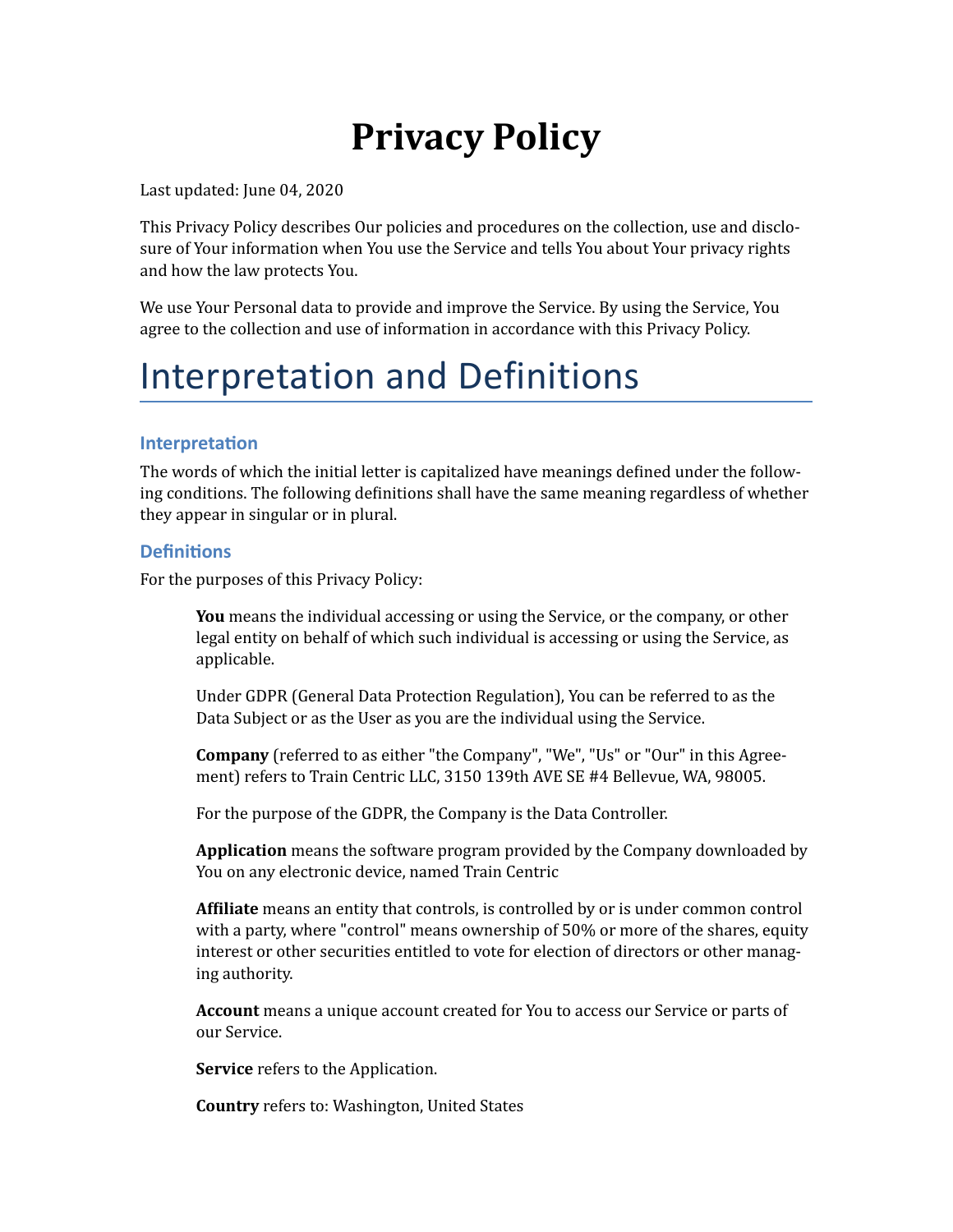**Service Provider** means any natural or legal person who processes the data on behalf of the Company. It refers to third-party companies or individuals employed by the Company to facilitate the Service, to provide the Service on behalf of the Company, to perform services related to the Service or to assist the Company in analyzing how the Service is used. For the purpose of the GDPR, Service Providers are considered Data Processors.

**Third-party Social Media Service** refers to any website or any social network website through which a User can log in or create an account to use the Service.

**Facebook Fan Page** is a public profile named Train Centric specifically created by the Company on the Facebook social network, accessible from [https://www.face](https://www.facebook.com/traincentric/)[book.com/traincentric/](https://www.facebook.com/traincentric/) 

**Personal Data** is any information that relates to an identified or identifiable individual. 

For the purposes for GDPR, Personal Data means any information relating to You such as a name, an identification number, location data, online identifier or to one or more factors specific to the physical, physiological, genetic, mental, economic, cultural or social identity.

For the purposes of the CCPA, Personal Data means any information that identifies, relates to, describes or is capable of being associated with, or could reasonably be linked, directly or indirectly, with You.

**Device** means any device that can access the Service such as a computer, a cellphone or a digital tablet.

**Usage Data** refers to data collected automatically, either generated by the use of the Service or from the Service infrastructure itself (for example, the duration of a page visit). 

**Data Controller**, for the purposes of the GDPR (General Data Protection Regulation), refers to the Company as the legal person which alone or jointly with others determines the purposes and means of the processing of Personal Data.

**Do Not Track** (DNT) is a concept that has been promoted by US regulatory authorities, in particular the U.S. Federal Trade Commission (FTC), for the Internet industry to develop and implement a mechanism for allowing internet users to control the tracking of their online activities across websites.

**Business**, for the purpose of the CCPA (California Consumer Privacy Act), refers to the Company as the legal entity that collects Consumers' personal information and determines the purposes and means of the processing of Consumers' personal information, or on behalf of which such information is collected and that alone, or jointly with others, determines the purposes and means of the processing of consumers' personal information, that does business in the State of California.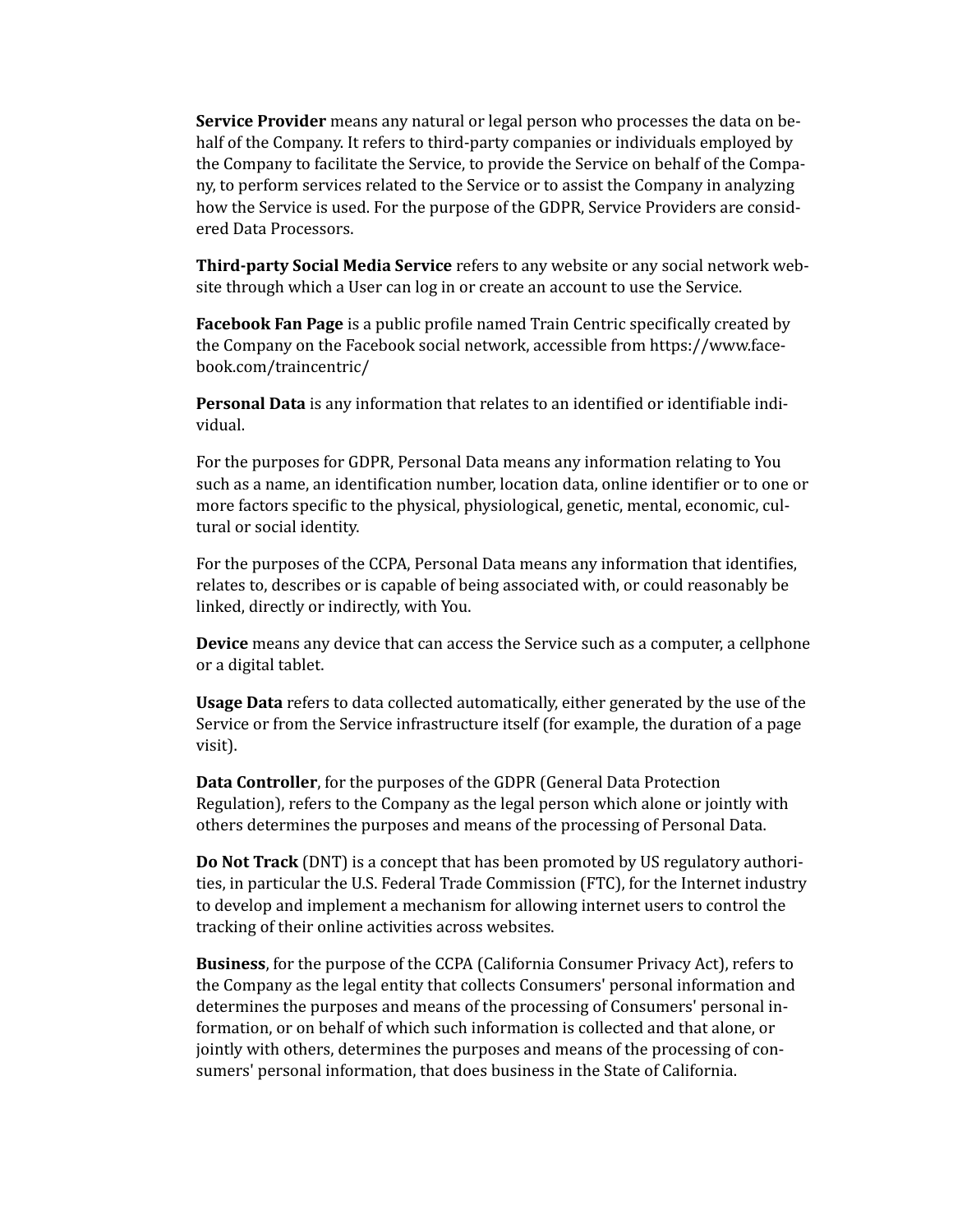**Consumer**, for the purpose of the CCPA (California Consumer Privacy Act), means a natural person who is a California resident. A resident, as defined in the law, includes  $(1)$  every individual who is in the USA for other than a temporary or transitory purpose, and (2) every individual who is domiciled in the USA who is outside the USA for a temporary or transitory purpose.

**Sale**, for the purpose of the CCPA (California Consumer Privacy Act), means selling, renting, releasing, disclosing, disseminating, making available, transferring, or otherwise communicating orally, in writing, or by electronic or other means, a Consumer's Personal information to another business or a third party for monetary or other valuable consideration.

# Collecting and Using Your Personal Data

## **Types of Data Collected**

#### **Personal Data**

While using Our Service, We may ask You to provide Us with certain personally identifiable information that can be used to contact or identify You. Personally identifiable information may include, but is not limited to:

Email address First name and last name Phone number Address, State, Province, ZIP/Postal code, City Usage Data 

#### **Usage Data**

Usage Data is collected automatically when using the Service.

Usage Data may include information such as Your Device's Internet Protocol address (e.g. IP address), browser type, browser version, the pages of our Service that You visit, the time and date of Your visit, the time spent on those pages, unique device identifiers and other diagnostic data.

When You access the Service by or through a mobile device, We may collect certain information automatically, including, but not limited to, the type of mobile device You use, Your mobile device unique ID, the IP address of Your mobile device, Your mobile operating system, the type of mobile Internet browser You use, unique device identifiers and other diagnostic data. 

We may also collect information that Your browser sends whenever You visit our Service or when You access the Service by or through a mobile device.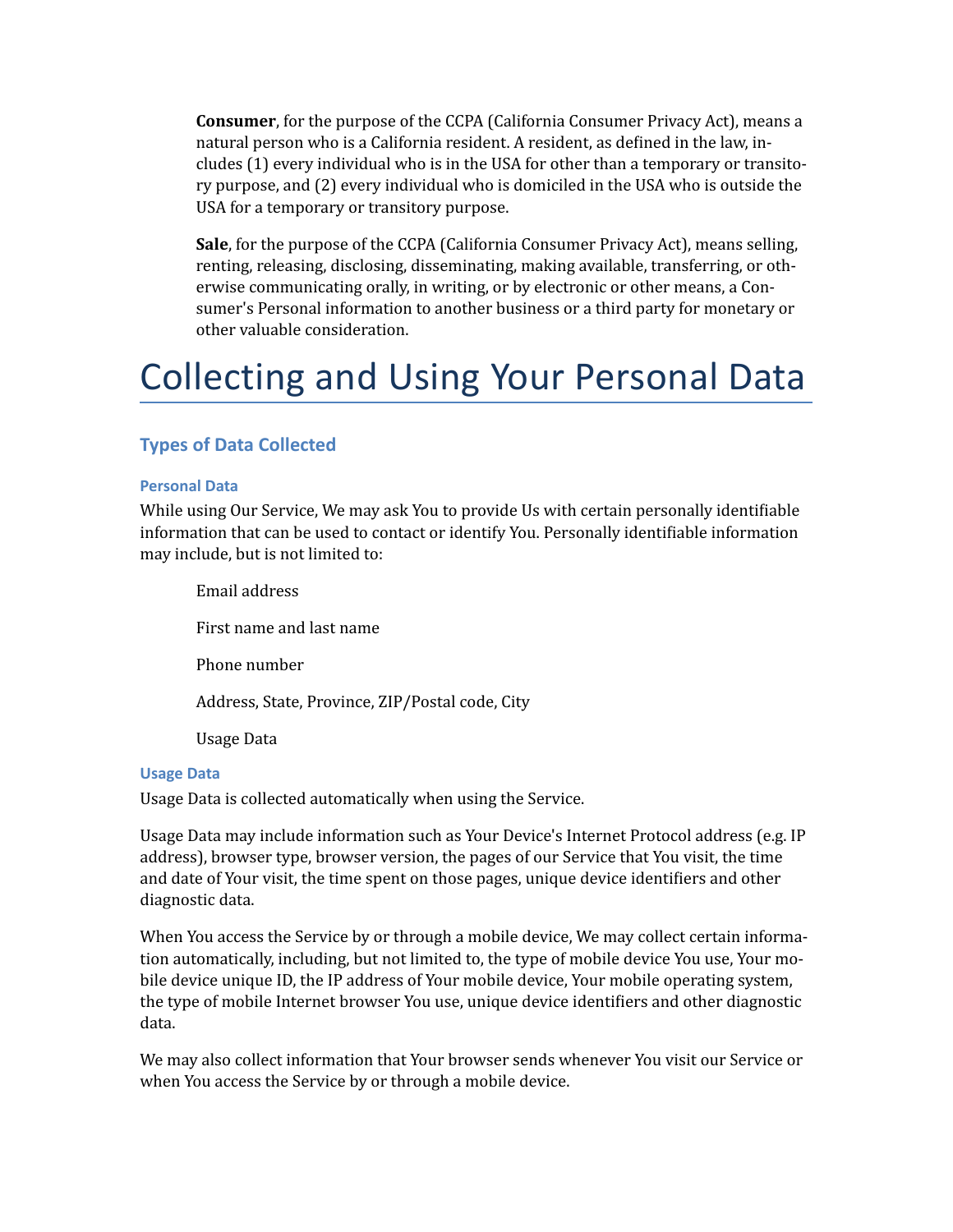#### **Information from Third-Party Social Media Services**

The Company allows You to create an account and log in to use the Service through the following Third-party Social Media Services:

- Google
- Facebook
- Twitter

If You decide to register through or otherwise grant us access to a Third-Party Social Media Service, We may collect Personal data that is already associated with Your Third-Party Social Media Service's account, such as Your name, Your email address, Your activities or Your contact list associated with that account.

You may also have the option of sharing additional information with the Company through Your Third-Party Social Media Service's account. If You choose to provide such information and Personal Data, during registration or otherwise, You are giving the Company permission to use, share, and store it in a manner consistent with this Privacy Policy.

#### **Information Collected while Using the Application**

While using Our Application, in order to provide features of Our Application, We may collect, with your prior permission:

- Information regarding your location
- Information from your Device's phone book (contacts list)
- Pictures and other information from your Device's camera and photo library

We use this information to provide features of Our Service, to improve and customize Our Service. The information may be uploaded to the Company's servers and/or a Service Provider's server or it be simply stored on Your device.

You can enable or disable access to this information at any time, through Your Device settings. 

### **Use of Your Personal Data**

The Company may use Personal Data for the following purposes:

- To provide and maintain our Service, including to monitor the usage of our Service.
- **To manage Your Account:** to manage Your registration as a user of the Service. The Personal Data You provide can give You access to different functionalities of the Service that are available to You as a registered user.
- For the performance of a contract: the development, compliance and undertaking of the purchase contract for the products, items or services You have purchased or of any other contract with Us through the Service.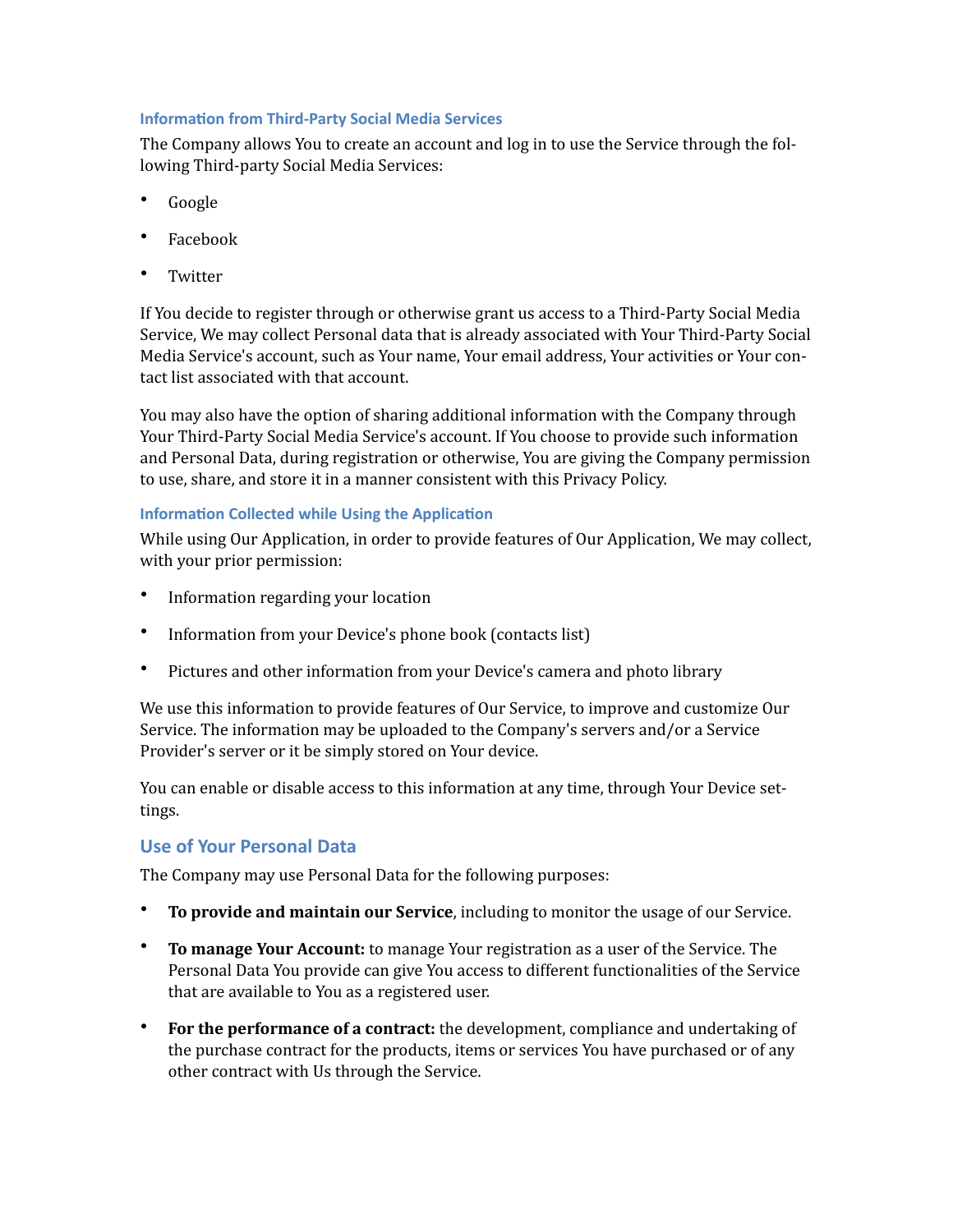- To contact You: To contact You by email, telephone calls, SMS, or other equivalent forms of electronic communication, such as a mobile application's push notifications regarding updates or informative communications related to the functionalities, products or contracted services, including the security updates, when necessary or reasonable for their implementation.
- To provide You with news, special offers and general information about other goods, services and events which we offer that are similar to those that you have already purchased or enquired about unless You have opted not to receive such information.
- To manage Your requests: To attend and manage Your requests to Us.

We may share your personal information in the following situations:

- **With Service Providers:** We may share Your personal information with Service Providers to monitor and analyze the use of our Service, to advertise on third party websites to You after You visited our Service, to contact You.
- **For Business transfers:** We may share or transfer Your personal information in connection with, or during negotiations of, any merger, sale of Company assets, financing, or acquisition of all or a portion of our business to another company.
- **With Affiliates:** We may share Your information with Our affiliates, in which case we will require those affiliates to honor this Privacy Policy. Affiliates include Our parent company and any other subsidiaries, joint venture partners or other companies that We control or that are under common control with Us.
- With Business partners: We may share Your information with Our business partners to offer You certain products, services or promotions.
- With other users: when You share personal information or otherwise interact in the public areas with other users, such information may be viewed by all users and may be publicly distributed outside. If You interact with other users or register through a Third-Party Social Media Service, Your contacts on the Third-Party Social Media Service may see Your name, profile, pictures and description of Your activity. Similarly, other users will be able to view descriptions of Your activity, communicate with You and view Your profile.

### **Retention of Your Personal Data**

The Company will retain Your Personal Data only for as long as is necessary for the purposes set out in this Privacy Policy. We will retain and use Your Personal Data to the extent necessary to comply with our legal obligations (for example, if we are required to retain your data to comply with applicable laws), resolve disputes, and enforce our legal agreements and policies.

The Company will also retain Usage Data for internal analysis purposes. Usage Data is generally retained for a shorter period of time, except when this data is used to strengthen the security or to improve the functionality of Our Service, or We are legally obligated to retain this data for longer time periods.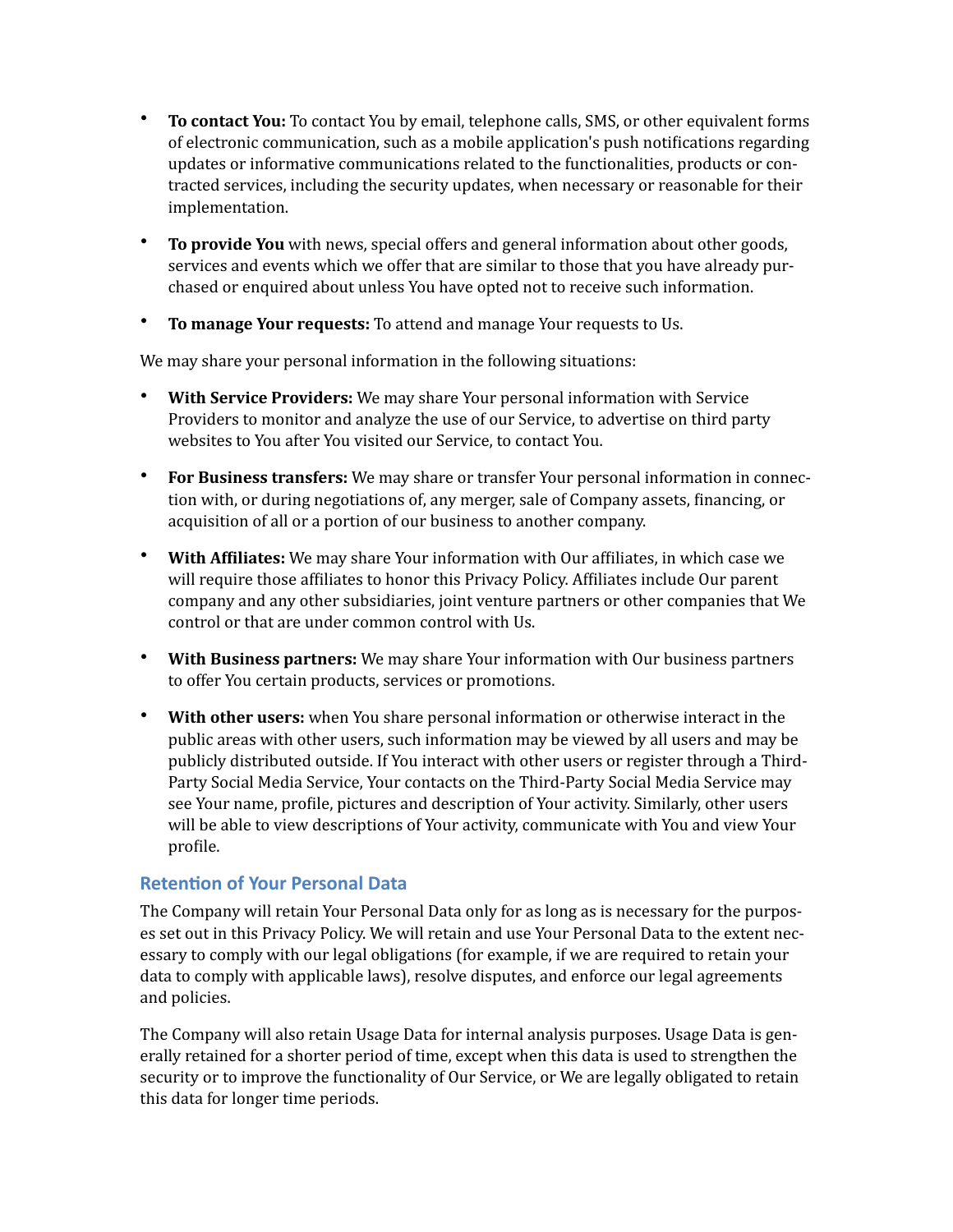## **Transfer of Your Personal Data**

Your information, including Personal Data, is processed at the Company's operating offices and in any other places where the parties involved in the processing are located. It means that this information may be transferred to — and maintained on — computers located outside of Your state, province, country or other governmental jurisdiction where the data protection laws may differ than those from Your jurisdiction.

Your consent to this Privacy Policy followed by Your submission of such information represents Your agreement to that transfer.

The Company will take all steps reasonably necessary to ensure that Your data is treated securely and in accordance with this Privacy Policy and no transfer of Your Personal Data will take place to an organization or a country unless there are adequate controls in place including the security of Your data and other personal information.

#### **Disclosure of Your Personal Data**

#### **Business Transactions**

If the Company is involved in a merger, acquisition or asset sale, Your Personal Data may be transferred. We will provide notice before Your Personal Data is transferred and becomes subject to a different Privacy Policy.

#### **Law enforcement**

Under certain circumstances, the Company may be required to disclose Your Personal Data if required to do so by law or in response to valid requests by public authorities (e.g. a court or a government agency).

#### **Other legal requirements**

The Company may disclose Your Personal Data in the good faith belief that such action is necessary to:

- Comply with a legal obligation
- Protect and defend the rights or property of the Company
- Prevent or investigate possible wrongdoing in connection with the Service
- Protect the personal safety of Users of the Service or the public
- Protect against legal liability

#### **Security of Your Personal Data**

The security of Your Personal Data is important to Us, but remember that no method of transmission over the Internet, or method of electronic storage is 100% secure. While We strive to use commercially acceptable means to protect Your Personal Data, We cannot guarantee its absolute security.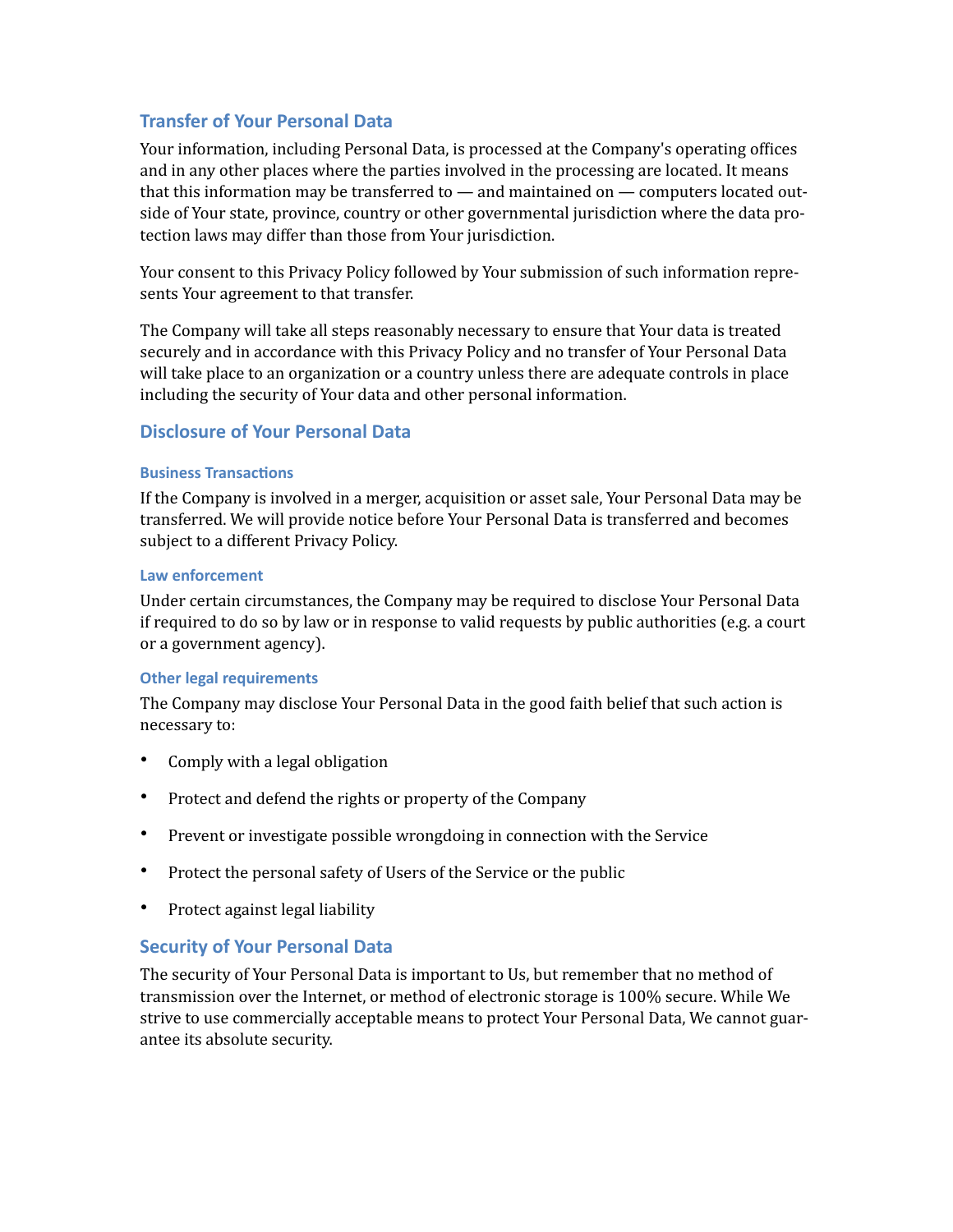# Detailed Information on the Processing of Your Personal Data

Service Providers have access to Your Personal Data only to perform their tasks on Our behalf and are obligated not to disclose or use it for any other purpose.

### **Analytics**

We may use third-party Service providers to monitor and analyze the use of our Service.

#### **Google Analytics**

Google Analytics is a web analytics service offered by Google that tracks and reports website traffic. Google uses the data collected to track and monitor the use of our Service. This data is shared with other Google services. Google may use the collected data to contextualise and personalise the ads of its own advertising network.

You may opt-out of certain Google Analytics features through your mobile device settings, such as your device advertising settings or by following the instructions provided by Google in their Privacy Policy: https://policies.google.com/privacy

For more information on the privacy practices of Google, please visit the Google Privacy & Terms web page: https://policies.google.com/privacy

#### **Firebase**

Firebase is an analytics service provided by Google Inc.

You may opt-out of certain Firebase features through your mobile device settings, such as your device advertising settings or by following the instructions provided by Google in their Privacy Policy: https://policies.google.com/privacy

We also encourage you to review the Google's policy for safeguarding your data: <https://support.google.com/analytics/answer/6004245> 

For more information on what type of information Firebase collects, please visit the Google Privacy & Terms web page: https://policies.google.com/privacy

#### **Matomo**

Matomo is a web analytics service. You can visit their Privacy Policy page here: <https://matomo.org/privacy-policy>

#### **Clicky**

Clicky is a web analytics service. Read the Privacy Policy for Clicky here: [https://](https://clicky.com/terms) [clicky.com/terms](https://clicky.com/terms)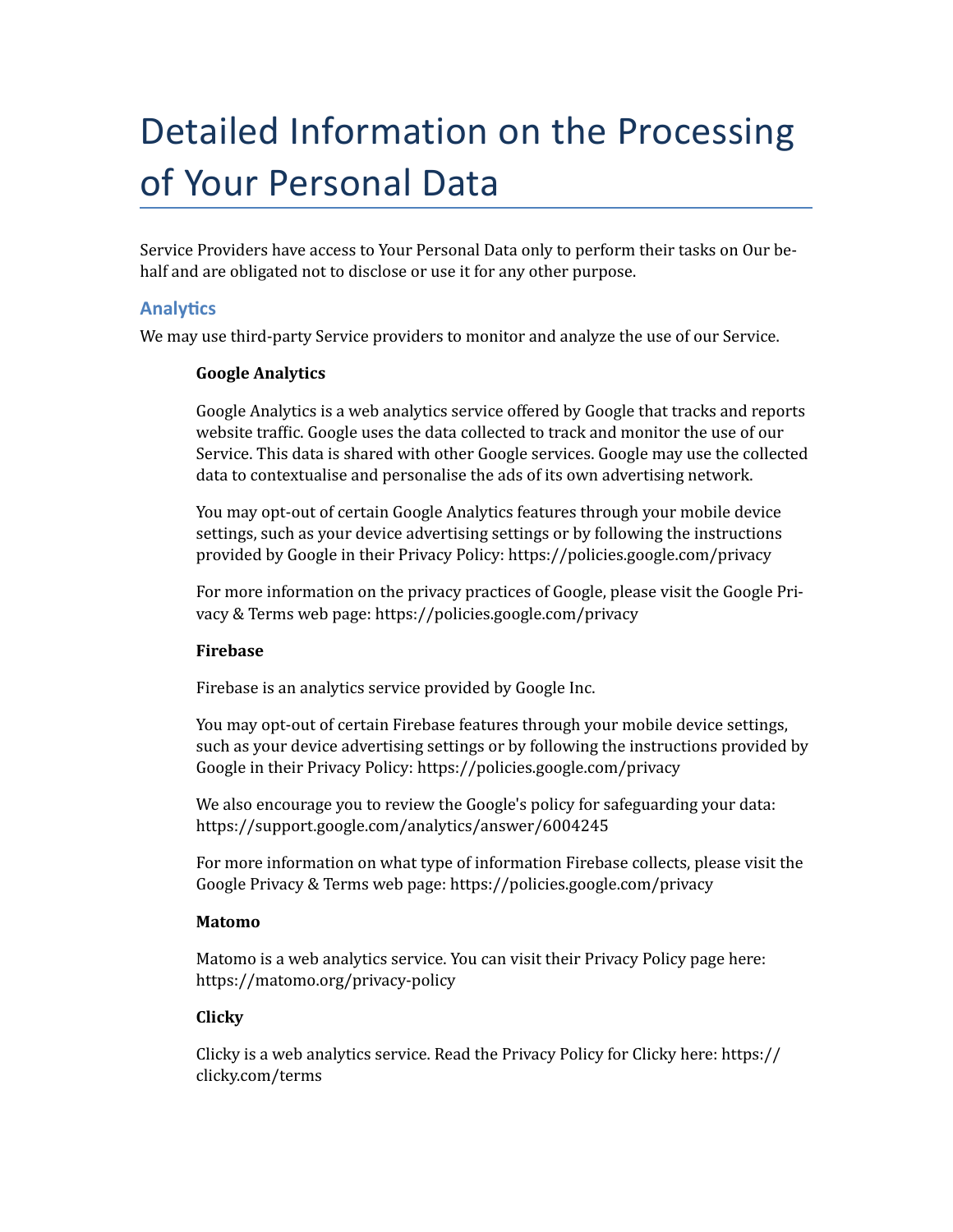#### **Statcounter**

Statcounter is a web traffic analysis tool. You can read the Privacy Policy for Statcounter here: https://statcounter.com/about/legal/

#### **Flurry Analytics**

Flurry Analytics service is provided by Yahoo! Inc.

You can opt-out from Flurry Analytics service to prevent Flurry Analytics from using and sharing your information by visiting the Flurry's Opt-out page: [https://develop](https://developer.yahoo.com/flurry/end-user-opt-out/)er.yahoo.com/flurry/end-user-opt-out/

For more information on the privacy practices and policies of Yahoo!, please visit their Privacy Policy page: [https://policies.yahoo.com/xa/en/yahoo/privacy/in](https://policies.yahoo.com/xa/en/yahoo/privacy/index.htm)[dex.htm](https://policies.yahoo.com/xa/en/yahoo/privacy/index.htm) 

#### **Mixpanel**

Mixpanel is provided by Mixpanel Inc.

You can prevent Mixpanel from using your information for analytics purposes by opting-out. To opt-out of Mixpanel service, please visit this page: [https://mixpanel.](https://mixpanel.com/optout/)[com/optout/](https://mixpanel.com/optout/) 

For more information on what type of information Mixpanel collects, please visit the Terms of Use page of Mixpanel: https://mixpanel.com/terms/

#### **Unity Analytics**

Unity Analytics is provided by Unity Technologies.

For more information on what type of information Unity Analytics collects, please visit their Privacy Policy page: https://unity3d.com/legal/privacy-policy

#### **Email Marketing**

We may use Your Personal Data to contact You with newsletters, marketing or promotional materials and other information that may be of interest to You. You may opt-out of receiving any, or all, of these communications from Us by following the unsubscribe link or instructions provided in any email We send or by contacting Us.

We may use Email Marketing Service Providers to manage and send emails to You.

#### **Mailchimp**

Mailchimp is an email marketing sending service provided by The Rocket Science Group LLC.

For more information on the privacy practices of Mailchimp, please visit their Privacy policy: <https://mailchimp.com/legal/privacy/>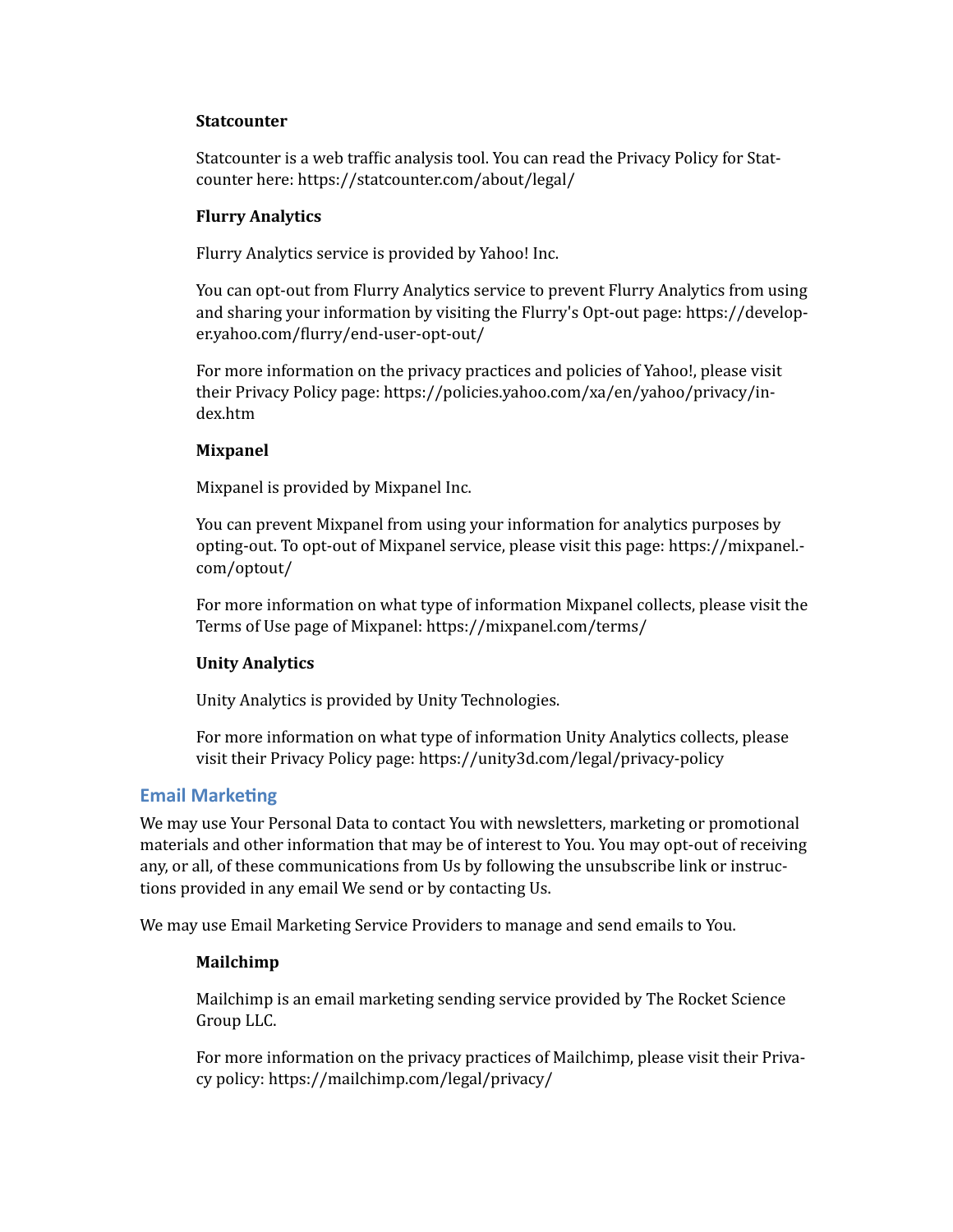#### **AWeber**

AWeber is an email marketing sending service provided by AWeber Communications. 

For more information on the privacy practices of AWeber, please visit their Privacy policy: <https://www.aweber.com/privacy.htm>

#### **GetResponse**

GetResponse is an email marketing sending service provided by GetResponse.

For more information on the privacy practices of GetResponse, please visit their Privacy policy: https://www.getresponse.com/legal/privacy.html

#### **Omnisend**

Their Privacy Policy can be viewed at https://www.omnisend.com/privacy/

### **Behavioral Remarketing**

The Company uses remarketing services to advertise on third party websites to You after You visited our Service. We and Our third-party vendors use cookies to inform, optimize and serve ads based on Your past visits to our Service.

#### **Google Ads (AdWords)**

Google Ads (AdWords) remarketing service is provided by Google Inc.

You can opt-out of Google Analytics for Display Advertising and customise the Google Display Network ads by visiting the Google Ads Settings page: [http://www.](http://www.google.com/settings/ads)[google.com/settings/ads](http://www.google.com/settings/ads) 

Google also recommends installing the Google Analytics Opt-out Browser Add-on <https://tools.google.com/dlpage/gaoptout> - for your web browser. Google Analytics Opt-out Browser Add-on provides visitors with the ability to prevent their data from being collected and used by Google Analytics.

For more information on the privacy practices of Google, please visit the Google Privacy & Terms web page: https://policies.google.com/privacy

#### **Bing Ads Remarketing**

Bing Ads remarketing service is provided by Microsoft Inc.

You can opt-out of Bing Ads interest-based ads by following their instructions: [https://advertise.bingads.microsoft.com/en-us/resources/policies/personalized](https://advertise.bingads.microsoft.com/en-us/resources/policies/personalized-ads)[ads](https://advertise.bingads.microsoft.com/en-us/resources/policies/personalized-ads) 

You can learn more about the privacy practices and policies of Microsoft by visiting their Privacy Policy page: <https://privacy.microsoft.com/en-us/PrivacyStatement>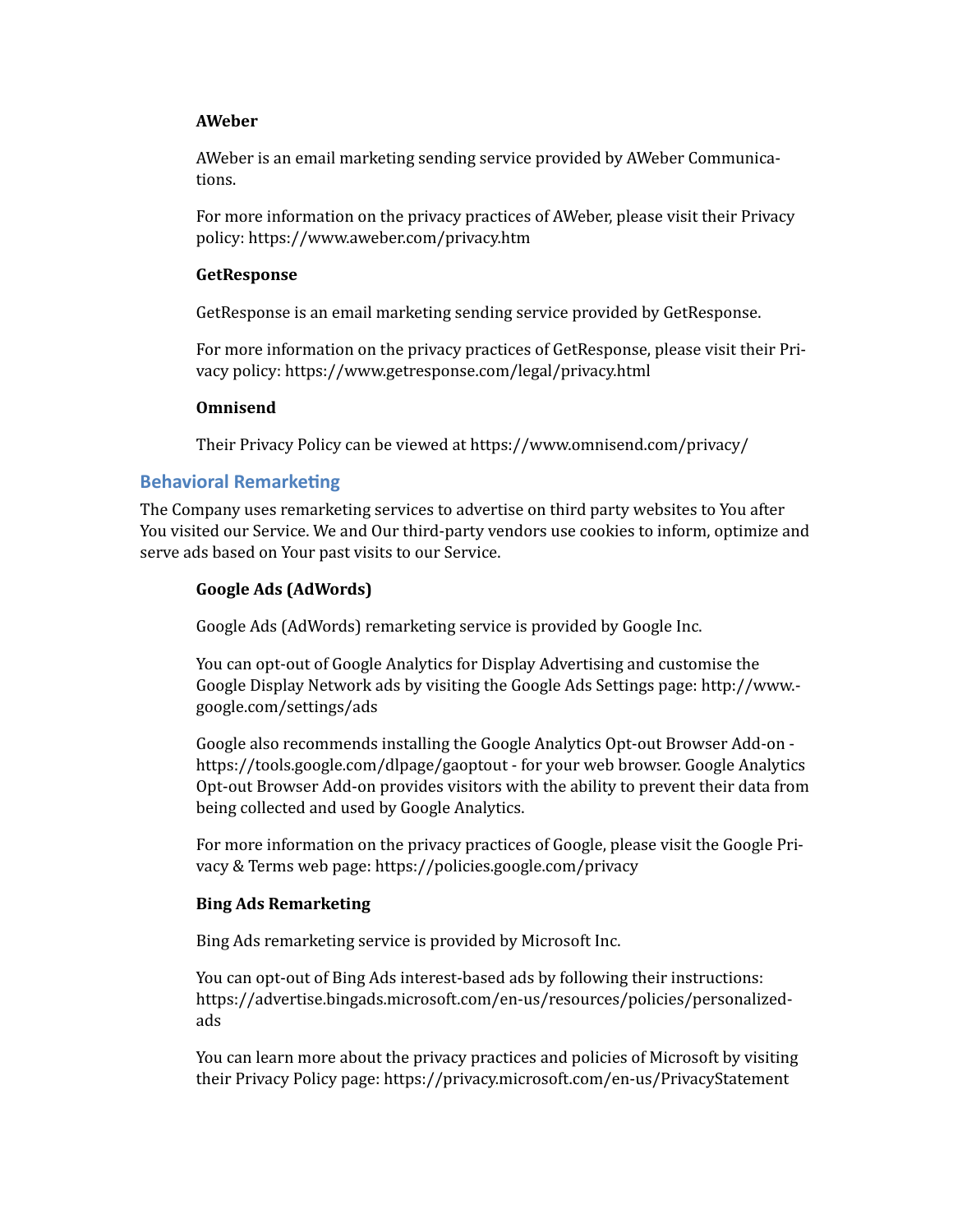#### **Twitter**

Twitter remarketing service is provided by Twitter Inc.

You can opt-out from Twitter's interest-based ads by following their instructions: <https://support.twitter.com/articles/20170405> 

You can learn more about the privacy practices and policies of Twitter by visiting their Privacy Policy page: <https://twitter.com/privacy>

#### **Facebook**

Facebook remarketing service is provided by Facebook Inc.

You can learn more about interest-based advertising from Facebook by visiting this page: https://www.facebook.com/help/164968693837950

To opt-out from Facebook's interest-based ads, follow these instructions from Facebook: <https://www.facebook.com/help/568137493302217>

Facebook adheres to the Self-Regulatory Principles for Online Behavioural Advertising established by the Digital Advertising Alliance. You can also opt-out from Facebook and other participating companies through the Digital Advertising Alliance in the USA http://www.aboutads.info/choices/, the Digital Advertising Alliance of Canada in Canada http://youradchoices.ca/ or the European Interactive Digital Advertising Alliance in Europe <http://www.youronlinechoices.eu/>, or opt-out using your mobile device settings.

For more information on the privacy practices of Facebook, please visit Facebook's Data Policy: https://www.facebook.com/privacy/explanation

#### **Pinterest**

Pinterest remarketing service is provided by Pinterest Inc.

You can opt-out from Pinterest's interest-based ads by enabling the "Do Not Track" functionality of your web browser or by following Pinterest instructions: [http://](http://help.pinterest.com/en/articles/personalization-and-data) [help.pinterest.com/en/articles/personalization-and-data](http://help.pinterest.com/en/articles/personalization-and-data) 

You can learn more about the privacy practices and policies of Pinterest by visiting their Privacy Policy page: https://about.pinterest.com/en/privacy-policy

#### **AdRoll**

AdRoll remarketing service is provided by Semantic Sugar, Inc.

You can opt-out of AdRoll remarketing by visiting this AdRoll Advertising Preferences web page: http://info.evidon.com/pub\_info/573?v=1&nt=1&nw=false

For more information on the privacy practices of AdRoll, please visit the AdRoll Privacy Policy web page: http://www.adroll.com/about/privacy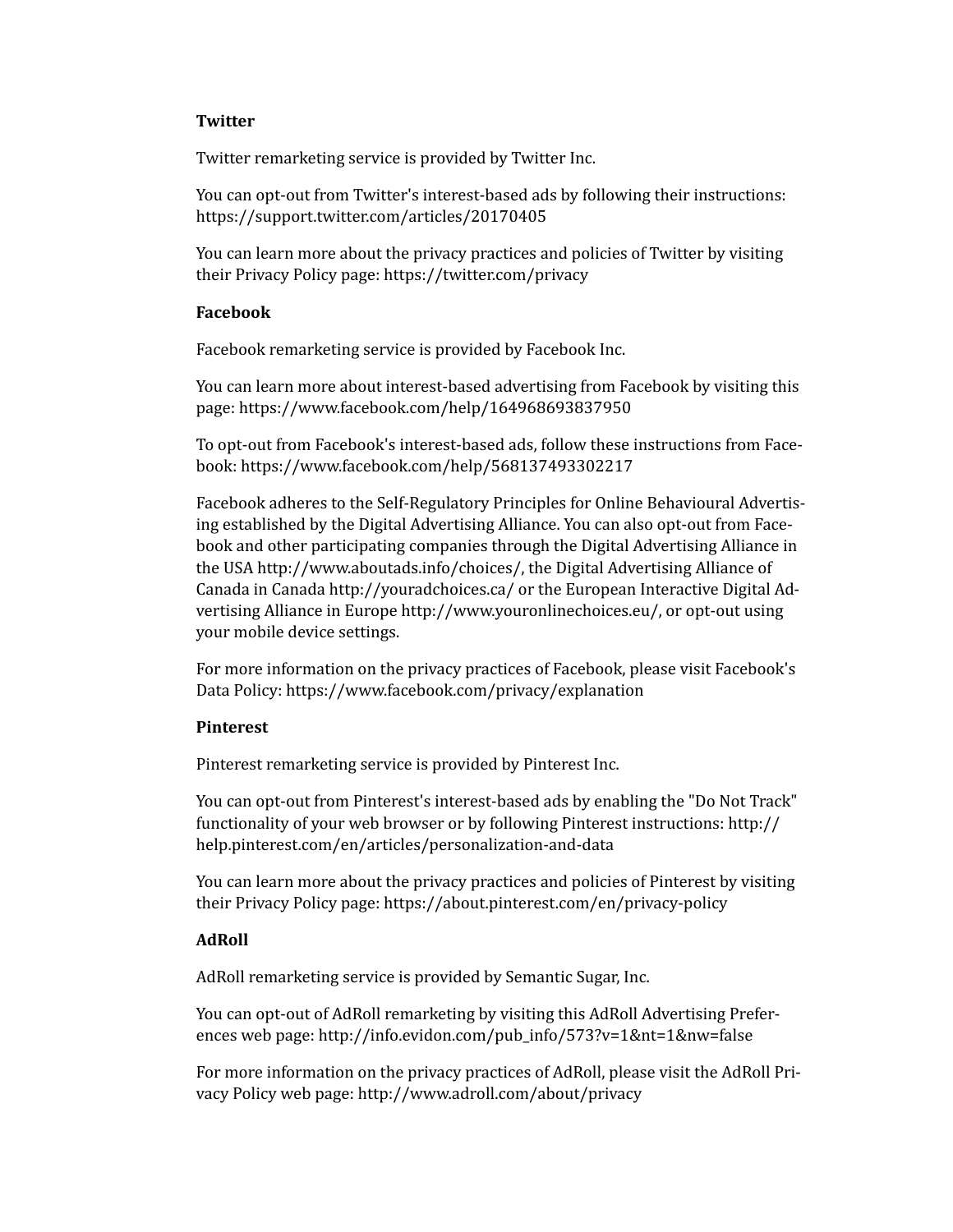#### **Perfect Audience**

Perfect Audience remarketing service is provided by NowSpots Inc.

You can opt-out of Perfect Audience remarketing by visiting these pages: Platform Opt-out ([http://pixel.prfct.co/coo\)](http://pixel.prfct.co/coo) and Partner Opt-out [\(http://ib.adnxs.com/](http://ib.adnxs.com/optout) [optout](http://ib.adnxs.com/optout)). 

For more information on the privacy practices of Perfect Audience, please visit the Perfect Audience Privacy Policy & Opt-out web page: [https://www.perfectaudience.](https://www.perfectaudience.com/privacy/index.html) [com/privacy/](https://www.perfectaudience.com/privacy/index.html) 

#### **AppNexus**

AppNexus remarketing service is provided by AppNexus Inc.

You can opt-out of AppNexus remarketing by visiting the Privacy & the AppNexus Platform web page: https://www.appnexus.com/platform-privacy-policy

For more information on the privacy practices of AppNexus, please visit the App-Nexus Platform Privacy Policy web page: https://www.appnexus.com/platform-pri[vacy-policy](https://www.appnexus.com/platform-privacy-policy) 

#### **Usage, Performance and Miscellaneous**

We may use third-party Service Providers to provide better improvement of our Service.

#### **Invisible reCAPTCHA**

We use an invisible captcha service named reCAPTCHA. reCAPTCHA is operated by Google. 

The reCAPTCHA service may collect information from You and from Your Device for security purposes.

The information gathered by reCAPTCHA is held in accordance with the Privacy Policy of Google: <https://www.google.com/intl/en/policies/privacy/>

#### **Mouseflow**

Mouseflow is a session replay and heatmap tool that shows how visitors click, move, scroll, browse, and pay attention on websites. The service is operated by ApS.

Mouseflow service may collect information from Your device.

The information gathered by Mouseflow is held in accordance with its Privacy Policy: https://mouseflow.com/privacy/

#### **FreshDesk**

FreshDesk is a customer support software. The service is operated by Freshworks, Inc.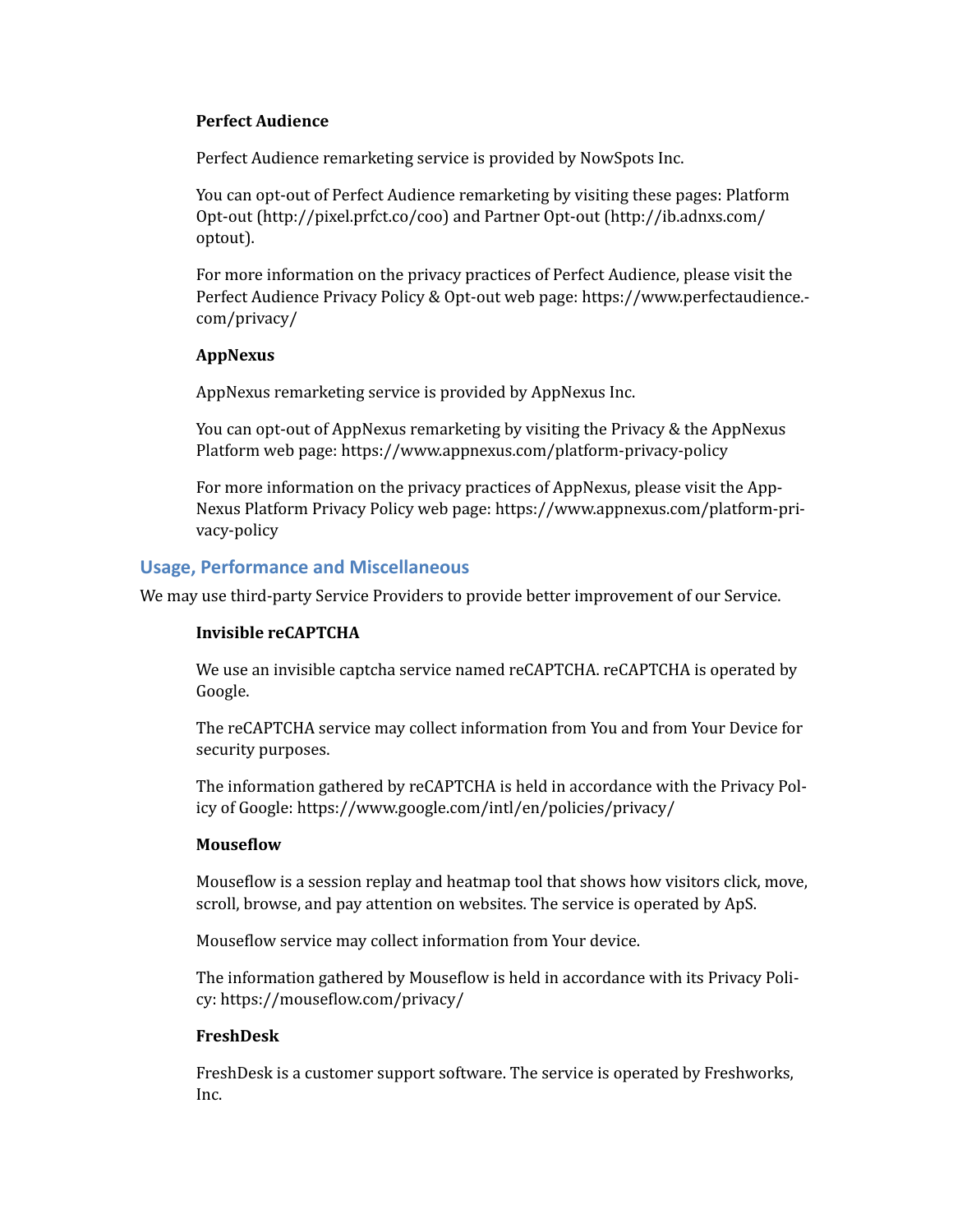FreshDesk service may collect information from Your Device.

The information gathered by FreshDesk is held in accordance with its Privacy Policy: <https://www.freshworks.com/privacy/> 

#### **Google Places**

Google Places is a service that returns information about places using HTTP requests. It is operated by Google

Google Places service may collect information from You and from Your Device for security purposes.

The information gathered by Google Places is held in accordance with the Privacy Policy of Google: https://www.google.com/intl/en/policies/privacy/

## GDPR Privacy

## **Legal Basis for Processing Personal Data under GDPR**

We may process Personal Data under the following conditions:

- **Consent:** You have given Your consent for processing Personal Data for one or more specific purposes.
- **Performance of a contract:** Provision of Personal Data is necessary for the performance of an agreement with You and/or for any pre-contractual obligations thereof.
- Legal obligations: Processing Personal Data is necessary for compliance with a legal obligation to which the Company is subject.
- Vital interests: Processing Personal Data is necessary in order to protect Your vital interests or of another natural person.
- Public interests: Processing Personal Data is related to a task that is carried out in the public interest or in the exercise of official authority vested in the Company.
- Legitimate interests: Processing Personal Data is necessary for the purposes of the legitimate interests pursued by the Company.

In any case, the Company will gladly help to clarify the specific legal basis that applies to the processing, and in particular whether the provision of Personal Data is a statutory or contractual requirement, or a requirement necessary to enter into a contract.

#### **Your Rights under the GDPR**

The Company undertakes to respect the confidentiality of Your Personal Data and to guarantee You can exercise Your rights.

You have the right under this Privacy Policy, and by law if You are within the EU, to: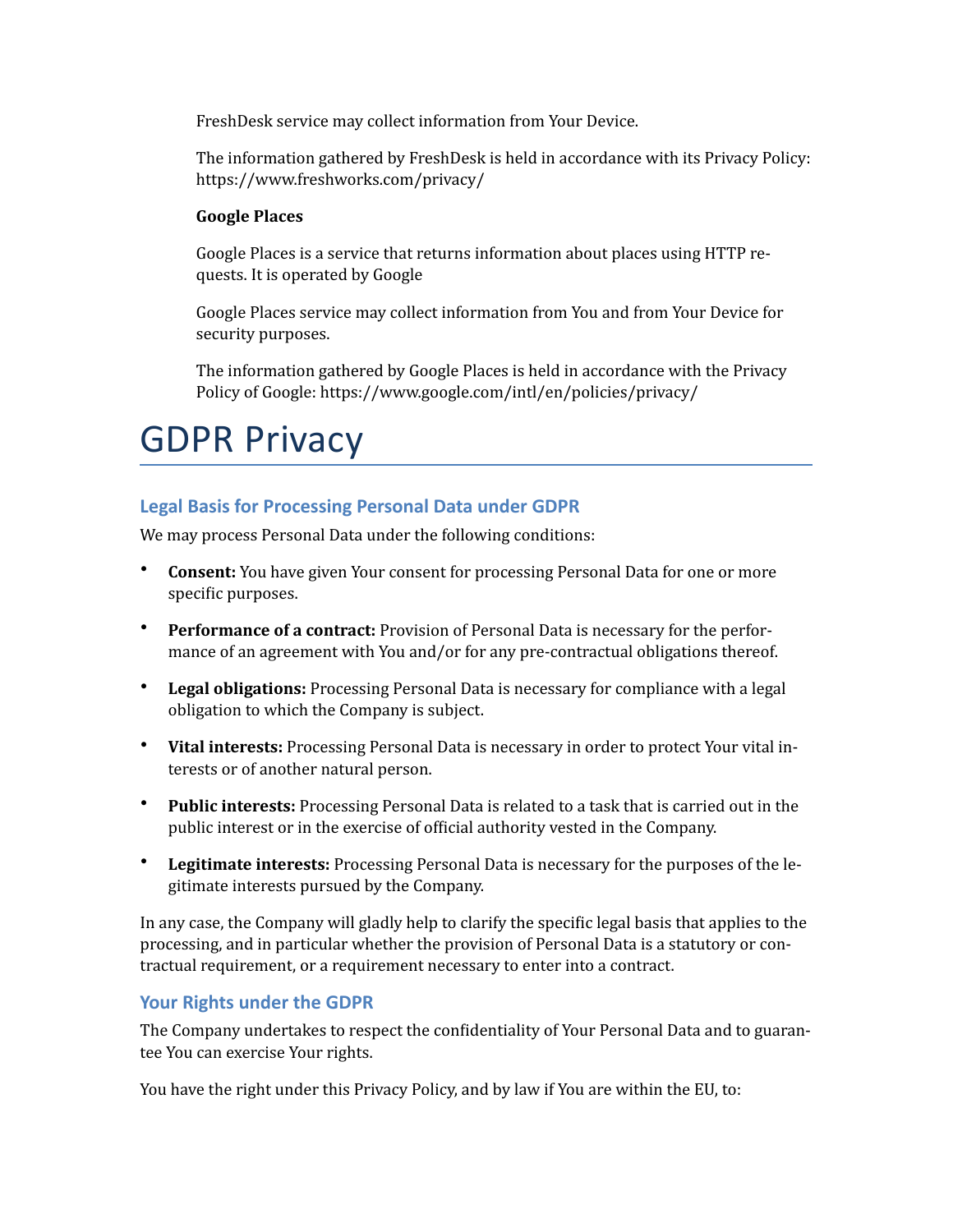- **Request access to Your Personal Data.** The right to access, update or delete the information We have on You. Whenever made possible, you can access, update or request deletion of Your Personal Data directly within Your account settings section. If you are unable to perform these actions yourself, please contact Us to assist You. This also enables You to receive a copy of the Personal Data We hold about You.
- **Request correction of the Personal Data that We hold about You.** You have the right to to have any incomplete or inaccurate information We hold about You corrected.
- Object to processing of Your Personal Data. This right exists where We are relying on a legitimate interest as the legal basis for Our processing and there is something about Your particular situation, which makes You want to object to our processing of Your Personal Data on this ground. You also have the right to object where We are processing Your Personal Data for direct marketing purposes.
- **Request erasure of Your Personal Data.** You have the right to ask Us to delete or remove Personal Data when there is no good reason for Us to continue processing it.
- Request the transfer of Your Personal Data. We will provide to You, or to a third-party You have chosen, Your Personal Data in a structured, commonly used, machine-readable format. Please note that this right only applies to automated information which You initially provided consent for Us to use or where We used the information to perform a contract with You.
- Withdraw Your consent. You have the right to withdraw Your consent on using your Personal Data. If You withdraw Your consent, We may not be able to provide You with access to certain specific functionalities of the Service.

### **Exercising of Your GDPR Data Protection Rights**

You may exercise Your rights of access, rectification, cancellation and opposition by contacting Us. Please note that we may ask You to verify Your identity before responding to such requests. If You make a request, We will try our best to respond to You as soon as possible.

You have the right to complain to a Data Protection Authority about Our collection and use of Your Personal Data. For more information, if You are in the European Economic Area (EEA), please contact Your local data protection authority in the EEA.

# Facebook Fan Page

### **Data Controller for the Facebook Fan Page**

The Company is the Data Controller of Your Personal Data collected while using the Service. As operator of the Facebook Fan Page <https://www.facebook.com/traincentric/>, the Company and the operator of the social network Facebook are Joint Controllers.

The Company has entered into agreements with Facebook that define the terms for use of the Facebook Fan Page, among other things. These terms are mostly based on the Facebook Terms of Service: https://www.facebook.com/terms.php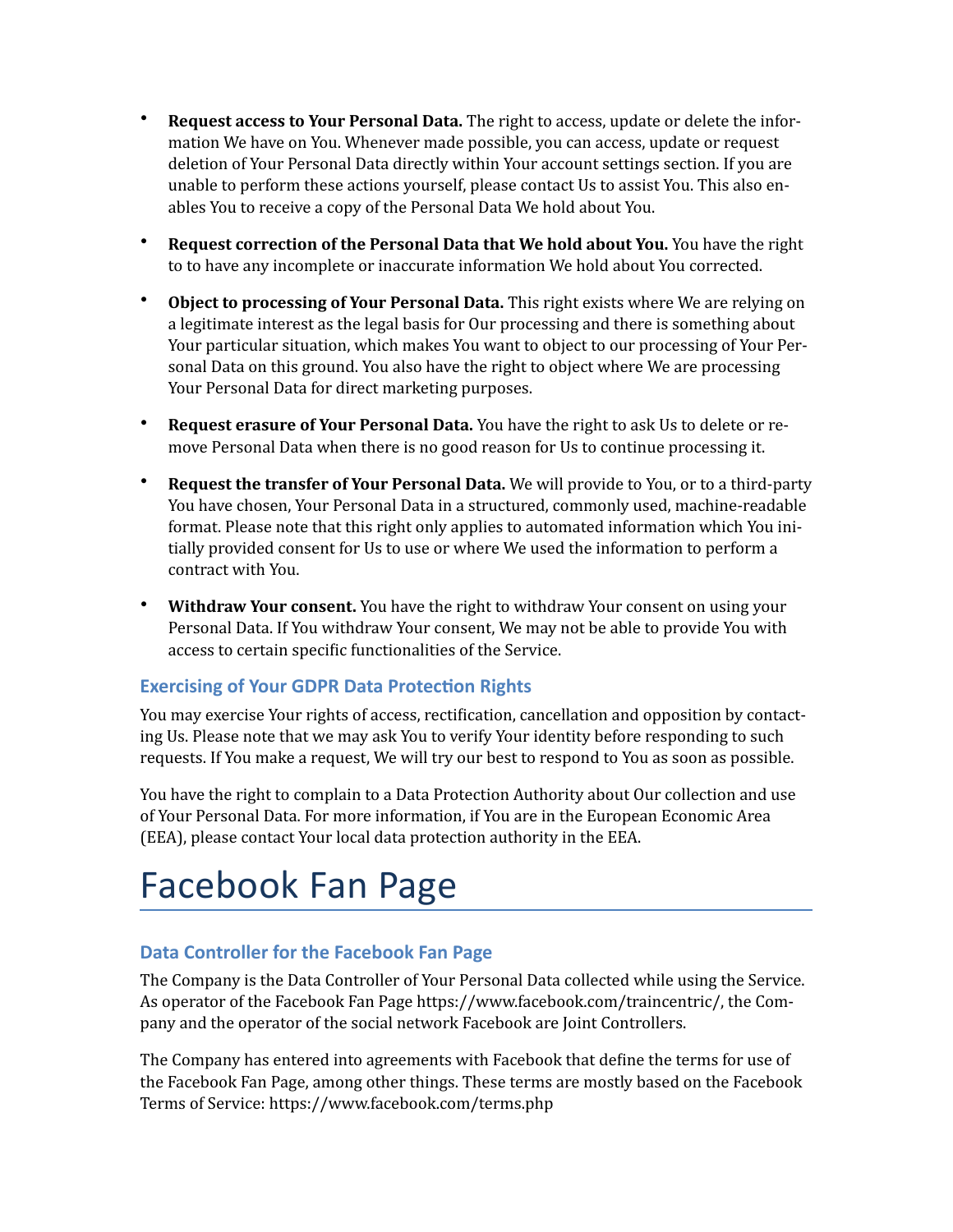Visit the Facebook Privacy Policy https://www.facebook.com/policy.php for more information about how Facebook manages Personal data or contact Facebook online, or by mail: Facebook, Inc. ATTN, Privacy Operations, 1601 Willow Road, Menlo Park, CA 94025, United States. 

## **Facebook Insights**

We use the Facebook Insights function in connection with the operation of the Facebook Fan Page and on the basis of the GDPR, in order to obtain anonymized statistical data about Our users. 

For this purpose, Facebook places a Cookie on the device of the user visiting Our Facebook Fan Page. Each Cookie contains a unique identifier code and remains active for a period of two years, except when it is deleted before the end of this period.

Facebook receives, records and processes the information stored in the Cookie, especially when the user visits the Facebook services, services that are provided by other members of the Facebook Fan Page and services by other companies that use Facebook services.

For more information on the privacy practices of Facebook, please visit Facebook Privacy Policy here: https://www.facebook.com/full\_data\_use\_policy

# CCPA Privacy

## **Your Rights under the CCPA**

Under this Privacy Policy, and by law if You are a resident of California, You have the following rights: 

- The right to notice. You must be properly notified which categories of Personal Data are being collected and the purposes for which the Personal Data is being used.
- **The right to access / the right to request.** The CCPA permits You to request and obtain from the Company information regarding the disclosure of Your Personal Data that has been collected in the past 12 months by the Company or its subsidiaries to a third-party for the third party's direct marketing purposes.
- The right to say no to the sale of Personal Data. You also have the right to ask the Company not to sell Your Personal Data to third parties. You can submit such a request by visiting our "Do Not Sell My Personal Information" section or web page.
- The right to know about Your Personal Data. You have the right to request and obtain from the Company information regarding the disclosure of the following:
	- The categories of Personal Data collected
	- The sources from which the Personal Data was collected
	- The business or commercial purpose for collecting or selling the Personal Data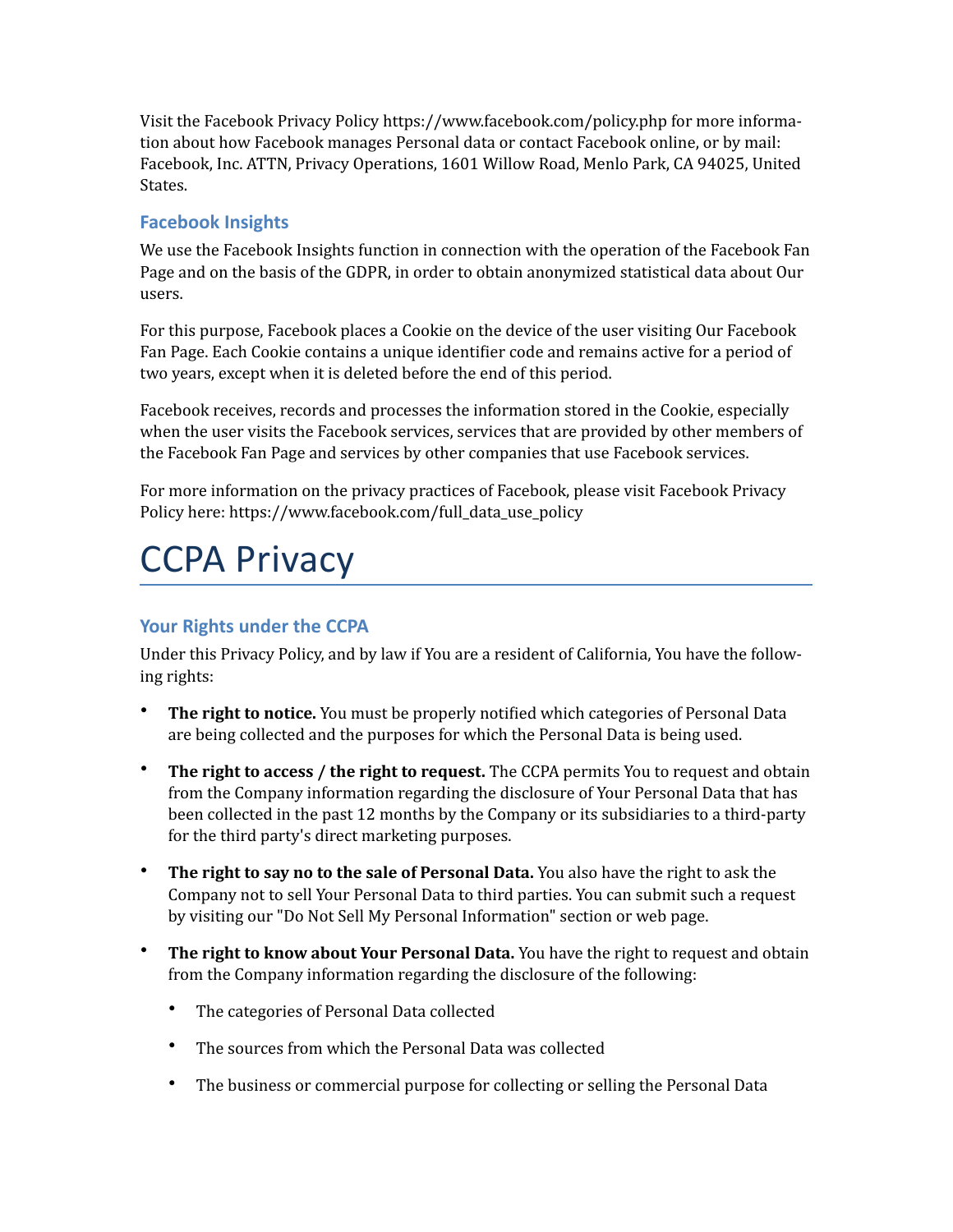- Categories of third parties with whom We share Personal Data
- The specific pieces of Personal Data we collected about You
- The right to delete Personal Data. You also have the right to request the deletion of Your Personal Data that have been collected in the past 12 months.
- The right not to be discriminated against. You have the right not to be discriminated against for exercising any of Your Consumer's rights, including by:
	- Denying goods or services to You
	- Charging different prices or rates for goods or services, including the use of discounts or other benefits or imposing penalties
	- Providing a different level or quality of goods or services to You
	- Suggesting that You will receive a different price or rate for goods or services or a different level or quality of goods or services.

### **Exercising Your CCPA Data Protection Rights**

In order to exercise any of Your rights under the CCPA, and if you are a California resident, You can email or call us or visit our "Do Not Sell My Personal Information" section or web page. 

The Company will disclose and deliver the required information free of charge within 45 days of receiving Your verifiable request. The time period to provide the required information may be extended once by an additional 45 days when reasonable necessary and with prior notice.

### **Do Not Sell My Personal Information**

We do not sell personal information. However, the Service Providers we partner with (for example, our advertising partners) may use technology on the Service that "sells" personal information as defined by the CCPA law.

If you wish to opt out of the use of your personal information for interest-based advertising purposes and these potential sales as defined under CCPA law, you may do so by following the instructions below.

Please note that any opt out is specific to the browser You use. You may need to opt out on every browser that you use.

#### **Website**

You can opt out of receiving ads that are personalized as served by our Service Providers by following our instructions presented on the Service:

- From Our "Cookie Consent" notice banner
- Or from Our "CCPA Opt-out" notice banner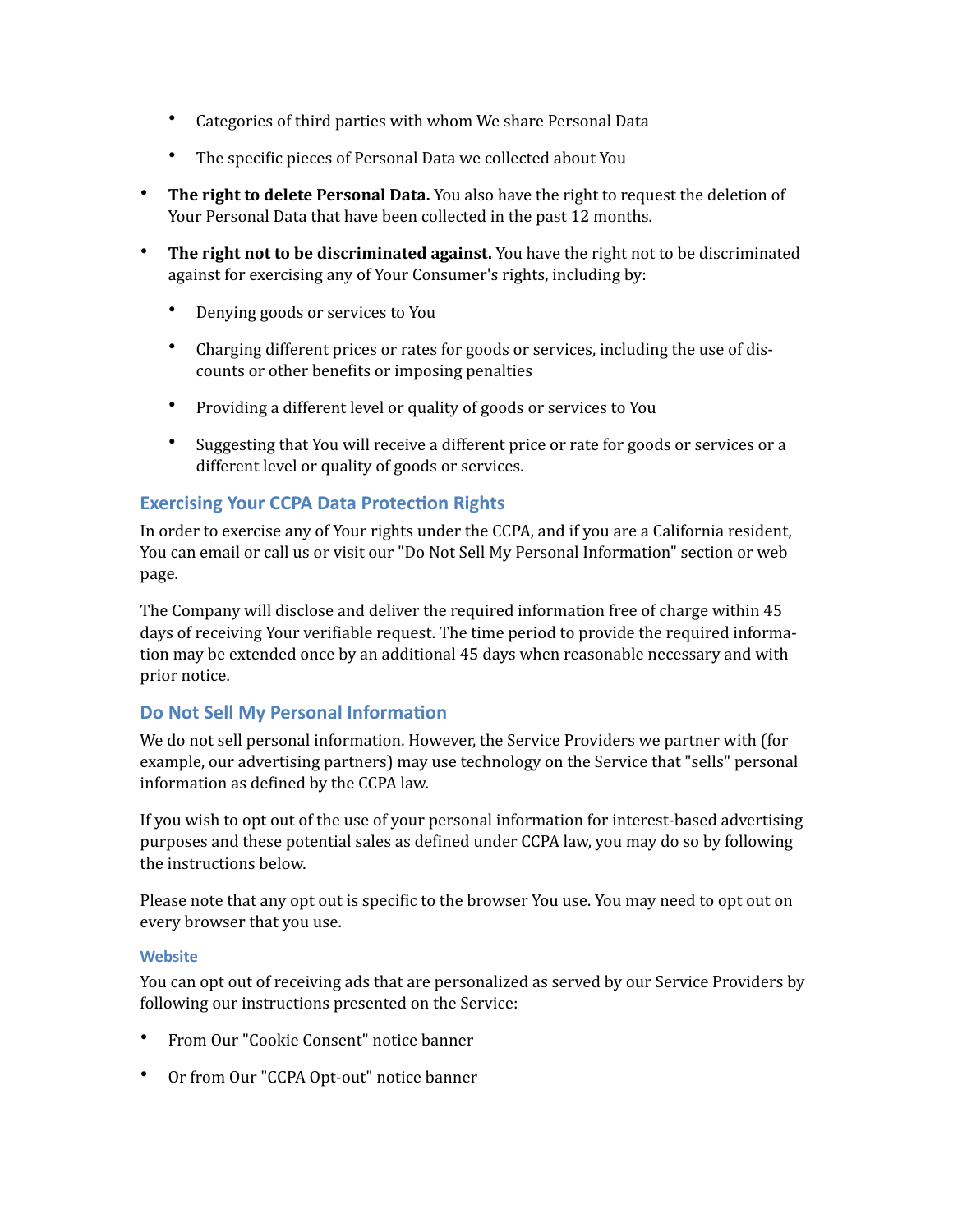- Or from Our "Do Not Sell My Personal Information" notice banner
- Or from Our "Do Not Sell My Personal Information" link

The opt out will place a cookie on Your computer that is unique to the browser You use to opt out. If you change browsers or delete the cookies saved by your browser, you will need to opt out again.

#### **Mobile Devices**

Your mobile device may give you the ability to opt out of the use of information about the apps you use in order to serve you ads that are targeted to your interests:

- "Opt out of Interest-Based Ads" or "Opt out of Ads Personalization" on Android devices
- "Limit Ad Tracking" on iOS devices

You can also stop the collection of location information from Your mobile device by changing the preferences on your mobile device.

# "Do Not Track" Policy as Required by California Online Privacy Protection Act (CalOPPA)

Our Service does not respond to Do Not Track signals.

However, some third party websites do keep track of Your browsing activities. If You are visiting such websites, You can set Your preferences in Your web browser to inform websites that You do not want to be tracked. You can enable or disable DNT by visiting the preferences or settings page of Your web browser.

# Children's Privacy

The Service may contain content appropriate for children under the age of 13. As a parent, you should know that through the Service children under the age of 13 may participate in activities that involve the collection or use of personal information. We use reasonable efforts to ensure that before we collect any personal information from a child, the child's parent receives notice of and consents to our personal information practices.

We also may limit how We collect, use, and store some of the information of Users between 13 and 18 years old. In some cases, this means We will be unable to provide certain functionality of the Service to these Users. If We need to rely on consent as a legal basis for processing Your information and Your country requires consent from a parent, We may require Your parent's consent before We collect and use that information.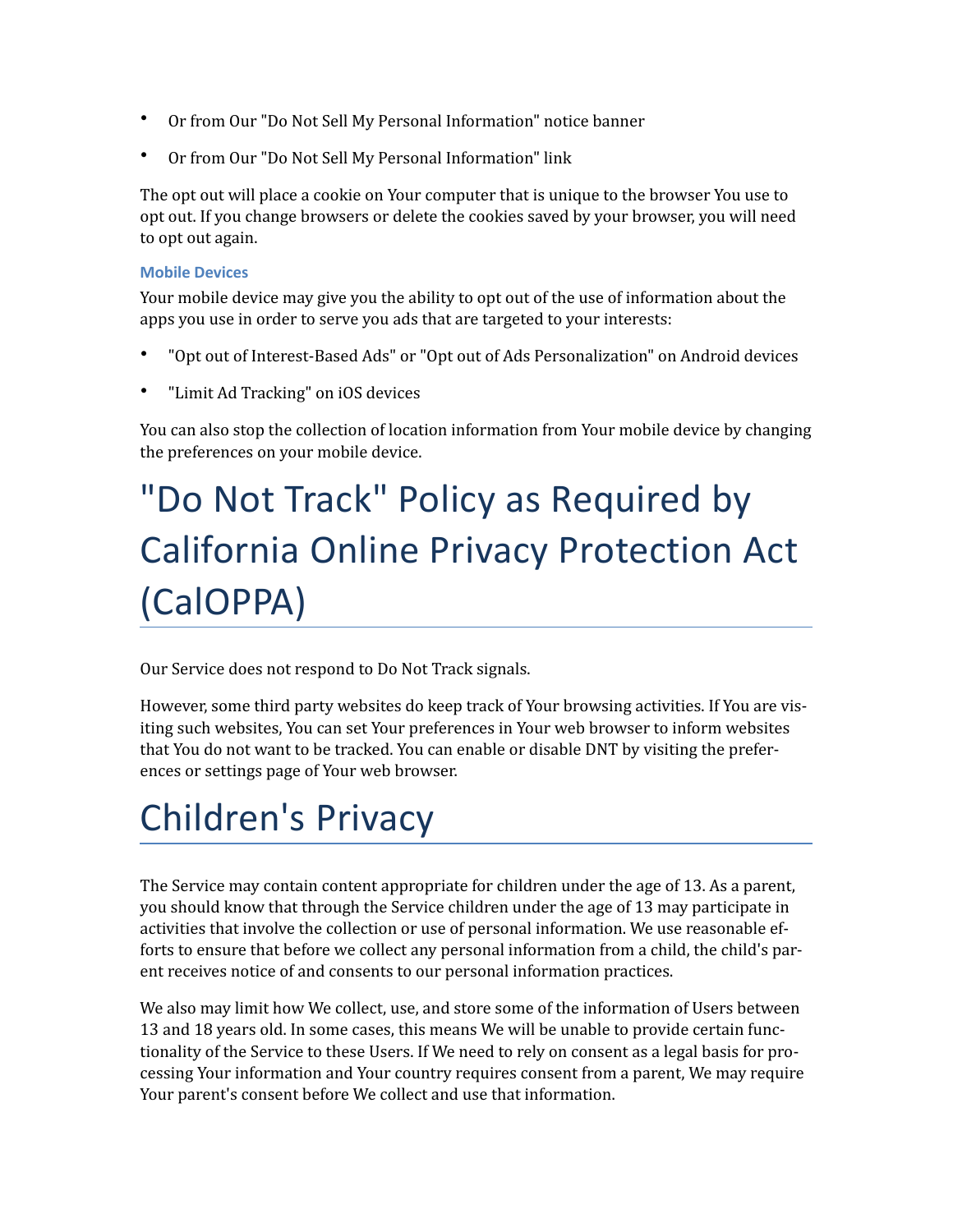We may ask a User to verify its date of birth before collecting any personal information from them. If the User is under the age of 13, the Service will be either blocked or redirected to a parental consent process.

### **Information Collected from Children Under the Age of 13**

The Company may collect and store persistent identifiers such as cookies or IP addresses from Children without parental consent for the purpose of supporting the internal operation of the Service.

We may collect and store other personal information about children if this information is submitted by a child with prior parent consent or by the parent or guardian of the child.

The Company may collect and store the following types of personal information about a child when submitted by a child with prior parental consent or by the parent or guardian of the child:

- First and/or last name
- Date of birth
- Gender
- Grade level
- Email address
- Telephone number
- Parent's or guardian's name
- Parent's or guardian's email address

For further details on the information We might collect, You can refer to the "Types of Data" Collected" section of this Privacy Policy. We follow our standard Privacy Policy for the disclosure of personal information collected from and about children.

#### **Parental Access**

A parent who has already given the Company permission to collect and use his child personal information can, at any time:

- Review, correct or delete the child's personal information
- Discontinue further collection or use of the child's personal information

To make such a request, You can write to Us using the contact information provided in this Privacy Policy.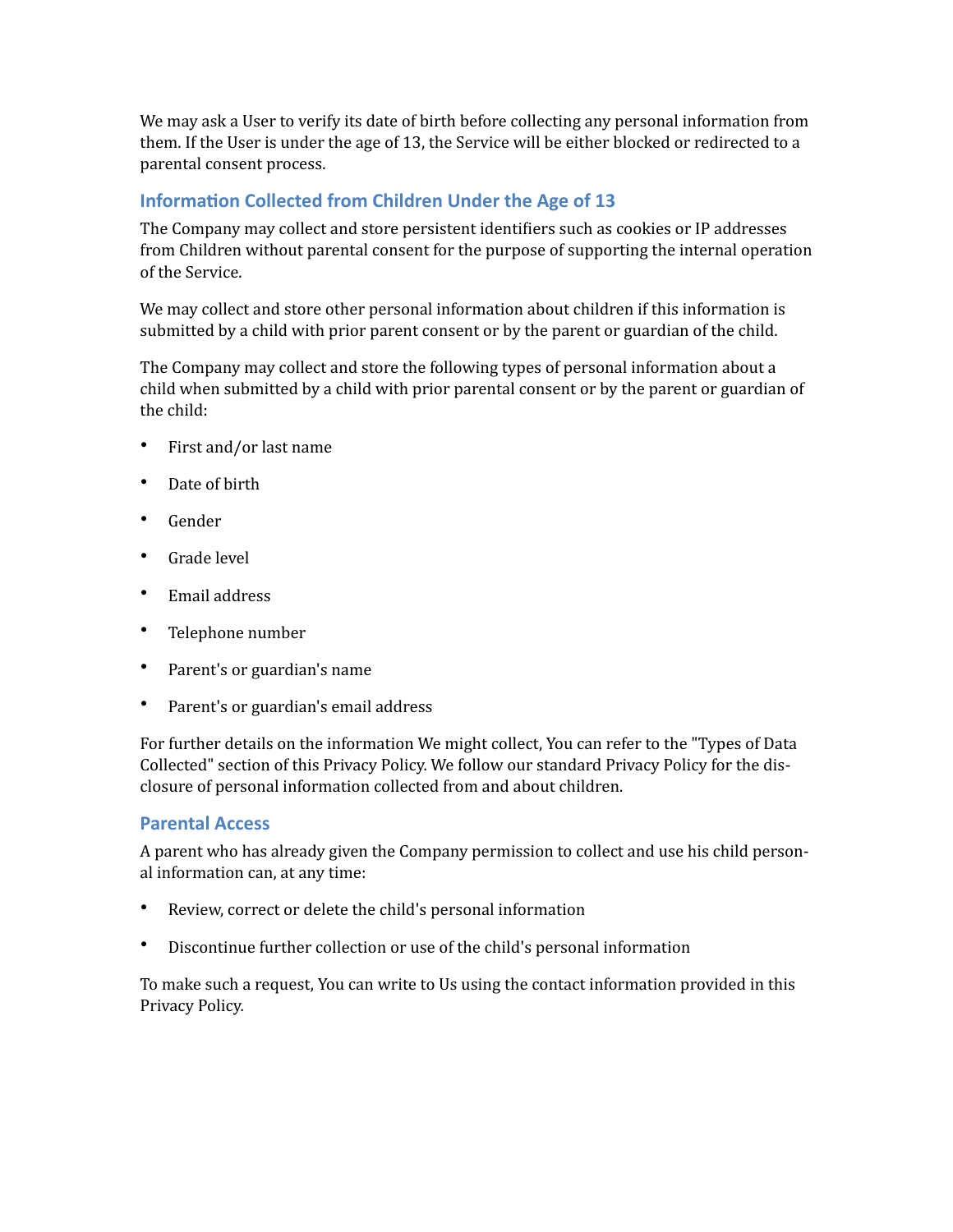# Your California Privacy Rights (California's Shine the Light law)

Under California Civil Code Section 1798 (California's Shine the Light law), California residents with an established business relationship with us can request information once a year about sharing their Personal Data with third parties for the third parties' direct marketing purposes. 

If you'd like to request more information under the California Shine the Light law, and if you are a California resident, You can contact Us using the contact information provided below.

# California Privacy Rights for Minor Users (California Business and Professions Code Section 22581)

California Business and Professions Code section 22581 allow California residents under the age of 18 who are registered users of online sites, services or applications to request and obtain removal of content or information they have publicly posted.

To request removal of such data, and if you are a California resident, You can contact Us using the contact information provided below, and include the email address associated with Your account.

Be aware that Your request does not guarantee complete or comprehensive removal of content or information posted online and that the law may not permit or require removal in certain circumstances. 

# Links to Other Websites

Our Service may contain links to other websites that are not operated by Us. If You click on a third party link, You will be directed to that third party's site. We strongly advise You to review the Privacy Policy of every site You visit.

We have no control over and assume no responsibility for the content, privacy policies or practices of any third party sites or services.

# Changes to this Privacy Policy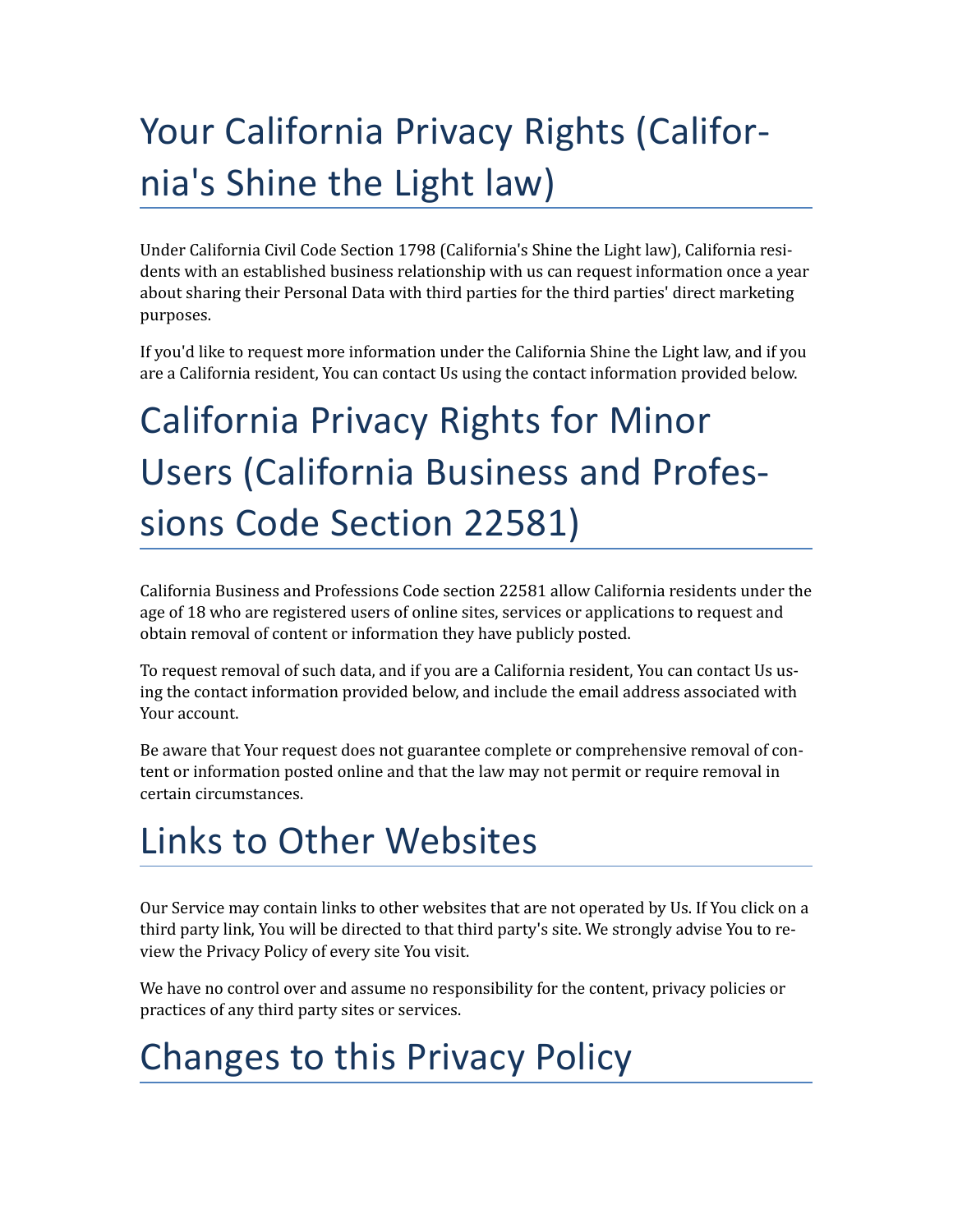We may update our Privacy Policy from time to time. We will notify You of any changes by posting the new Privacy Policy on this page.

We will let You know via email and/or a prominent notice on Our Service, prior to the change becoming effective and update the "Last updated" date at the top of this Privacy Policy. 

You are advised to review this Privacy Policy periodically for any changes. Changes to this Privacy Policy are effective when they are posted on this page.

# Contact Us

If you have any questions about this Privacy Policy, You can contact us:

By email: info@traincentricapp.com

By visiting this page on our website: https://www.traincentricapp.com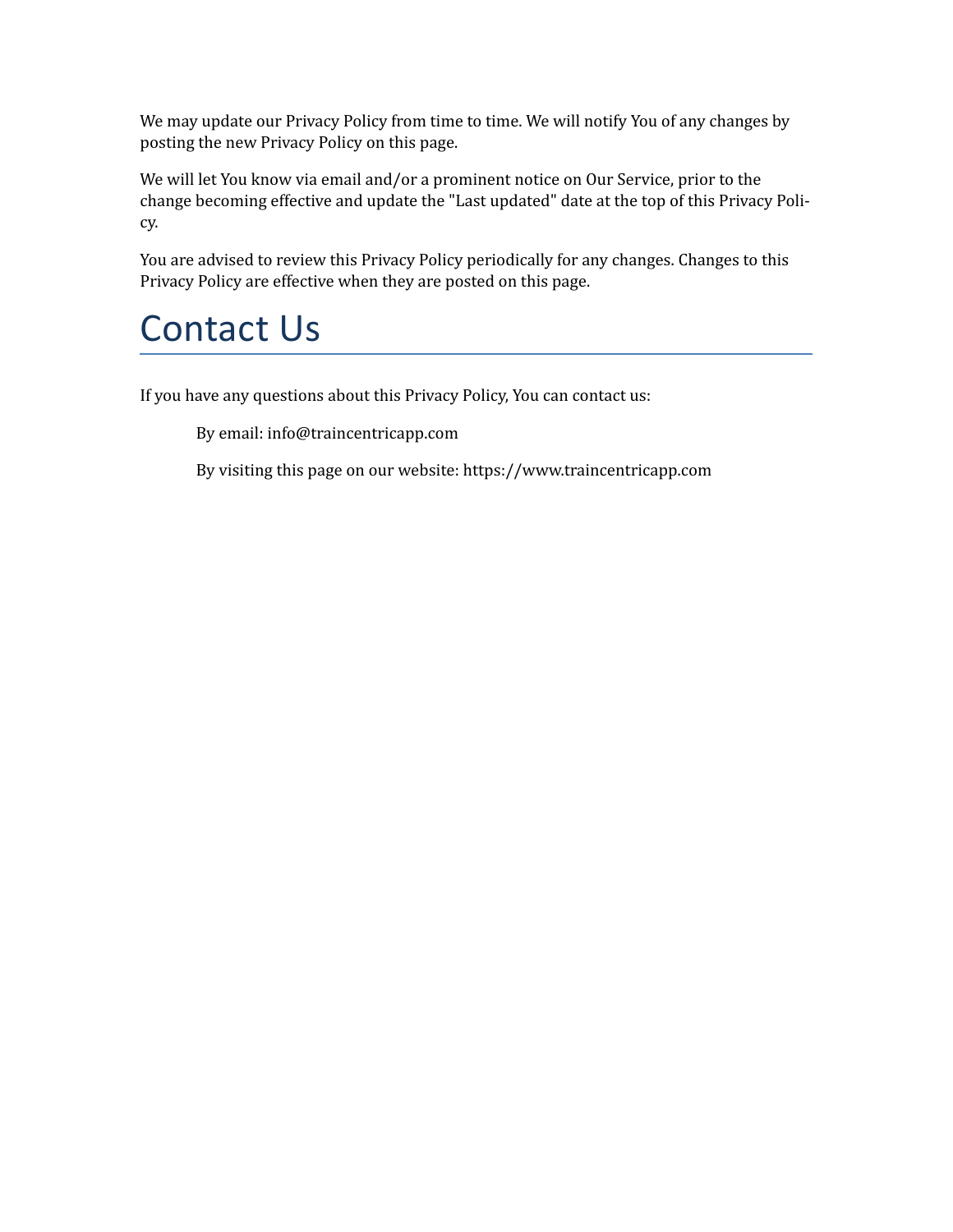# **BUSINESS ASSOCIATE AGREEMENT**

This Business Associate Agreement is entered into by and between Train Centric, ("Business Associate") and you ("Covered Entity") to permit Business Associate to create, receive, maintain, and transmit Protected Health Information (including Electronic Protected Health Information) for or on behalf of Covered Entity, so that Business Associate may render services, advice, and consultation ("Services") to Covered Entity under the terms of an agreement between Business Associate and Covered Entity (the "Services Agreement"). This Agreement shall be considered part of the Services Agreement between Business Associate and Covered Entity.

#### **I.** Definitions

Capitalized terms used but not otherwise defined in this Agreement shall have the same meaning as those terms in final regulations relating to privacy and security of individually identifiable health information at 45 CFR parts 160, 162, and 164 implementing the Health Insurance Portability and Accountability Act (HIPAA) and the Health Information Technology for Economic and Clinical Health Act (HITECH), as amended from time to time.

(A) "Breach Notification Rule" means the final regulatory provisions set forth at 45 CFR Subtitle A, Subchapter C, Parts 160 and 164, Subparts A and D.

(B) "Compliance Date" means the later of (1) the date that compliance is required under the relevant provision of the HIPAA Rules, and (2) the date this Agreement takes effect between the Parties.

(C) "HIPAA Rules" means, collectively, the Breach Notification Rule, Privacy Rule, and Security Rule.

(D) "Individual" has the same meaning as in the HIPAA Rules, as well as a person who qualifies as a personal representative in accordance with the HIPAA Rules.

(E) "Internal Material" means Business Associate's documented internal practices, books, and records, including policies and procedures relating to the use and disclosure of PHI created, received, maintained, or transmitted by, Business Associate for or on behalf of Covered Entity.

(F) "Privacy Rule" means final regulatory provisions set forth at 45 CFR Subtitle A, Subchapter C, Parts 160 and 164, Subparts A and E.

(G) "Protected Health Information" or "PHI", "Electronic Protected Health Information" or "ePHI" have the same meaning as "protected health information" and "electronic protected health information" in the HIPAA Rules, but limited to the information created, received, maintained, or transmitted by Business Associate for or on behalf of Covered Entity.

(H) "Security Rule" means final regulatory provisions set forth at 45 CFR Subtitle A, Subchapter C, Parts 160 and 164, Subparts A and C.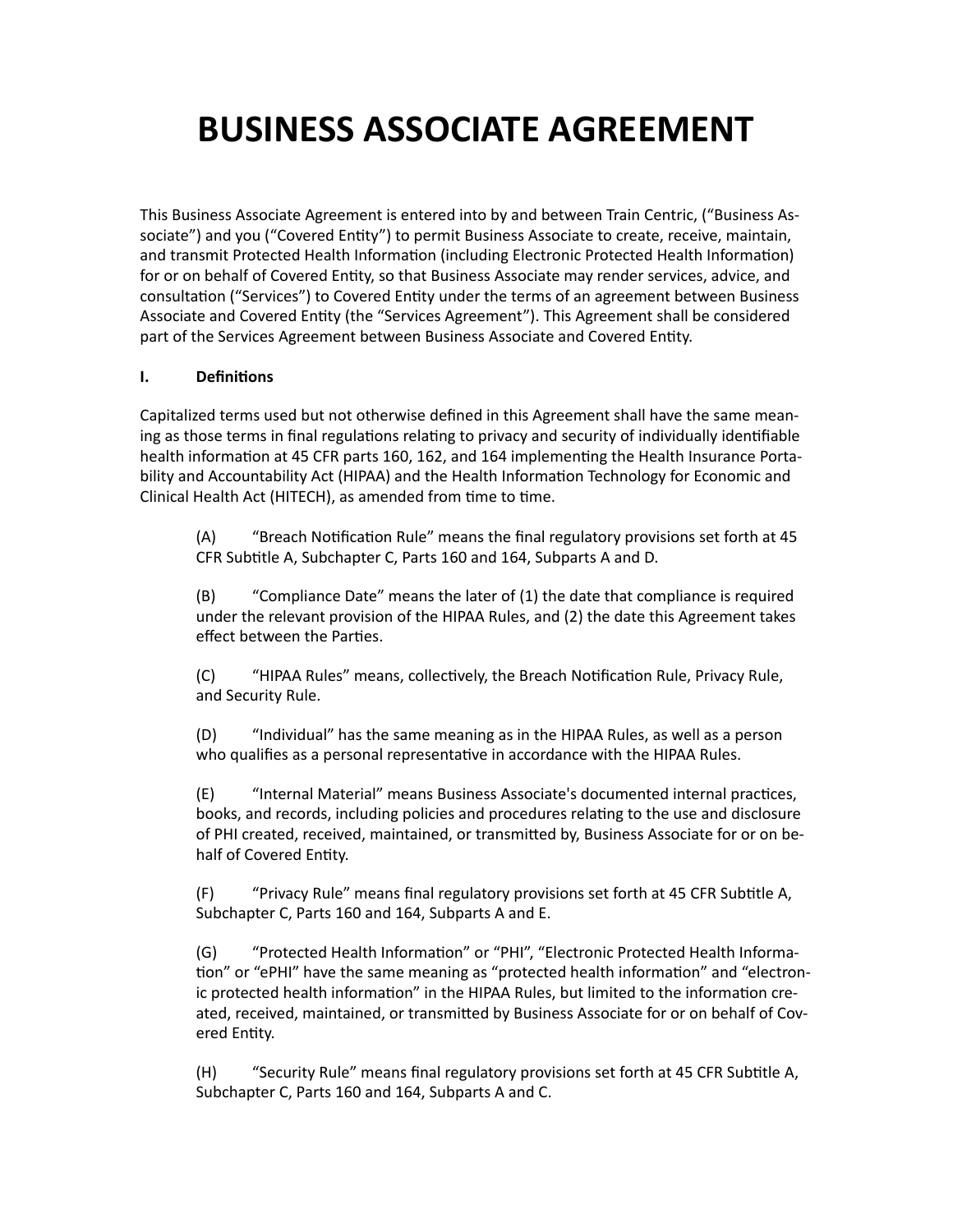#### **II.** Obligations and Activities of Business Associate

(A) Business Associate agrees not to use or disclose PHI other than as necessary to render Services pursuant to the Services Agreement, as permitted or required by this Agreement, or as Required by Law.

(B) Business Associate agrees to use appropriate safeguards and comply, where applicable, with the Security Rule with respect to ePHI to prevent use or disclosure of the information other than as provided for by this Agreement.

(C) Business Associate agrees to report to Covered Entity any use or disclosure of PHI of which it becomes aware that is not permitted by this Agreement, including but not limited to any Breach of Unsecured PHI.

(D) Business Associate agrees to report to Covered Entity in a reasonable manner and upon request by Covered Entity, but not more than once in any 12-month period, aggregate information on unsuccessful Security Incidents.

(E) Business Associate agrees to ensure that any subcontractor that creates, receives, maintains or transmits PHI for or on behalf of Business Associate agrees to the same restrictions and conditions that apply through this Agreement to Business Associate with respect to such information, including the use and implementation of safeguards as required by Section II.(B) of this Agreement.

(F) Upon request by the Secretary, and subject to Business Associate's obligations under all other applicable laws, regulations, or orders of a court or other tribunal, Business Associate agrees to make available to the Secretary Business Associate's Internal Material for use by the Secretary in determining whether Covered Entity or Business Associate is in compliance with the HIPAA Rules. Business Associate may delay complying with a request of the Secretary as to this provision while Business Associate makes reasonable efforts to ascertain its applicable obligations with respect to this Section II.(F).

(G) Subject to Business Associate's obligations and rights relating to all other applicable laws, regulations, or orders of a court or other tribunal, and all other applicable privacy and confidentiality laws and regulations, Business Associate agrees to document any disclosures of PHI and to provide to Covered Entity upon written request, within a reasonable time and in a reasonable manner, information related to such disclosures as necessary for Covered Entity to respond to a request by an Individual for an accounting of disclosures of PHI in accordance with 45 CFR § 164.528. Notwithstanding the foregoing, Business Associate shall not be obligated to respond to an Individual's request for an accounting of disclosures of PHI that is made by the Individual directly to Business Associate.

(H) Business Associate agrees to provide to Covered Entity upon written request all PHI that has been identified by Covered Entity as part of a Designated Record Set, is not otherwise available to Covered Entity from any other source, is not subject to any legally enforceable nondisclosure or confidentiality order, and is necessary for Covered Entity to respond to an Individual's request for access to, or amendment of, PHI pursuant to 45 CFR §§ 164.524 or 164.526. If PHI subject to this paragraph is maintained electronically, Business Associate will provide the PHI in the requested electronic form and format, if it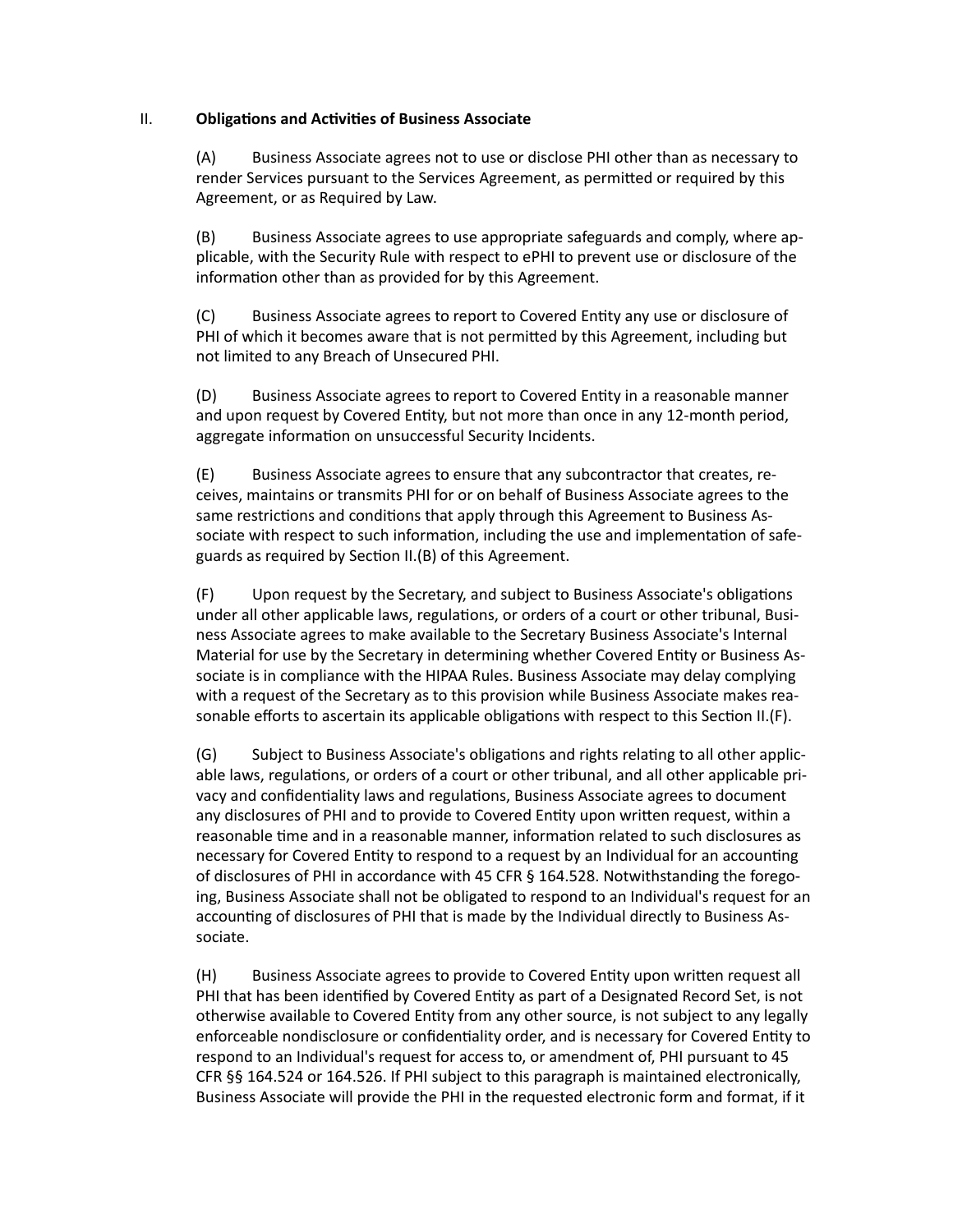is readily producible in such form and format; if the PHI is not readily producible by Business Associate in the requested form and format, Business Associate will provide the PHI to Covered Entity in a readable electronic form as agreed by Covered Entity and Business Associate. Notwithstanding the foregoing, Business Associate shall not be obligated to respond to an Individual's request for access to PHI maintained in a Designated Record Set that is made by the Individual directly to Business Associate.

(I) Upon written instructions from Covered Entity, and subject to Business Associate's needs in order to provide Services, any professional obligation, or any legally enforceable requirement to maintain PHI without amendment, revision, or other changes, Business Associate agrees to incorporate any amendment to PHI agreed to by Covered Entity pursuant to 45 CFR  $\S$  164.526.

(J) Subject to Business Associate's needs in order to provide Services, any professional obligation, or any legally enforceable requirement to use or disclose PHI, and upon receipt of written instructions from Covered Entity, Business Associate agrees to honor any restriction on use or disclosure of PHI or request for confidential communications as agreed to by Covered Entity pursuant to 45 CFR § 164.522.

(K) Business Associate agrees to report to Covered Entity any Breach of Unsecured PHI as required by the Breach Notification Rule. Notwithstanding the foregoing, Business Associate is under no other obligation to make any report of a Breach of Unsecured PHI to any individual, government agency, or the media.

(L) Business Associate agrees that as of the Compliance Date of any amendments to the HIPAA Rules, it will conform its practices to comply with amended requirements applicable to Business Associate; provided, however, that Business Associate may instead terminate this Agreement and the Services Agreement as provided by Section VI.(C).

(M) To the extent that Business Associate is to carry out any of Covered Entity's obligations under the Privacy Rule, Business Associate will comply with the requirements of the Privacy Rule that would apply to Covered Entity in the performance of such obligations.

#### **III.** Permitted Uses and Disclosures by Business Associate

(A) Except as otherwise permitted or limited by this Agreement, Business Associate may use or disclose PHI to render Services to or on behalf of Covered Entity, provided that such use or disclosure would not violate (1) the HIPAA Rules if such use or disclosure was made by Covered Entity, or (2) the minimum necessary policies and procedures of Covered Entity if those policies and procedures have been disclosed to Business Associate.

(B) Business Associate may use PHI for the proper management and administration of Business Associate and to carry out the legal responsibilities of Business Associate.

(C) Business Associate may disclose PHI for the proper management and administration of Business Associate or to carry out Business Associate's legal responsibilities, provided that (1) such disclosures are Required by Law, or (2) Business Associate obtains reasonable assurances from the recipient of the PHI that the PHI will remain confidential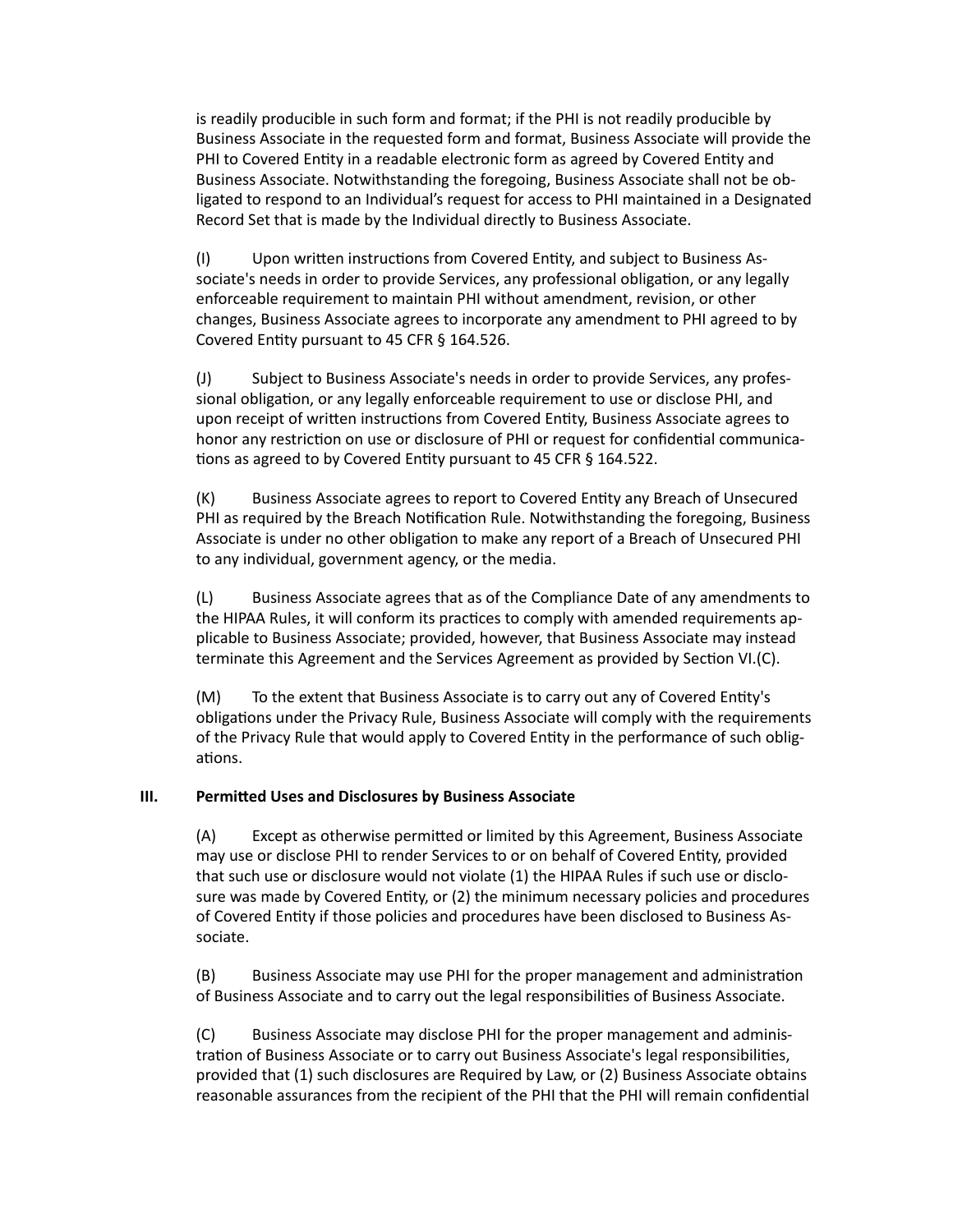and will be used or further disclosed only as Required by Law or for the purpose for which it was disclosed to the recipient, and that the recipient will notify Business Associate of any instances of which the recipient is aware in which the confidentiality of the PHI has been breached.

(D) Business associate may provide data aggregation services related to the health care operations of the Covered Entity.

#### **IV. Obligations of Covered Entity**

(A) Covered Entity shall notify Business Associate of any limitations in the Covered Entity's Notice of Privacy Practices, to the extent such limitations may affect Business Associate's use or disclosure of PHI.

(B) Covered Entity shall notify Business Associate of any changes in, or revocation of, permission granted by any Individual to use or disclose PHI, to the extent such changes or revocations may affect Business Associate's use or disclosure of PHI.

(C) Covered Entity shall notify Business Associate of any restrictions on the use or disclosure of PHI to which Covered Entity has agreed in accordance with 45 CFR § 164.522, to the extent such restrictions may affect Business Associate's use or disclosure of PHI.

#### **V.** Permissible Requests by Covered Entity

Except as provided in Section III of this Agreement, Covered Entity shall not request Business Associate to use or disclose PHI in any manner that would not be permissible under the HIPAA Rules if such use or disclosure was made by Covered Entity.

#### **VI. Term and Termination**

 $(A)$  Term: This Agreement shall become effective the day the Covered Entity signs up sand shall terminate when all of the PHI is destroyed or returned to Covered entity or, if it is infeasible to return or destroy such PHI , when protections are extended to such PHI in accordance with the termination provisions in Section VI. (D) of this Agreement.

 $(B)$  Termination for Cause: Upon Covered Entity's knowledge of a breach of a material term of this Agreement by Business Associate, Covered Entity shall:

(1) Provide an opportunity for Business Associate to cure the breach and, if Business Associate does not cure the breach within a reasonable time, terminate this Agreement;

(2) Immediately terminate this Agreement if Business Associate has breached a material term of this Agreement and cure is not possible; or

(3) If neither termination nor cure is feasible, report the violation to the Secretary.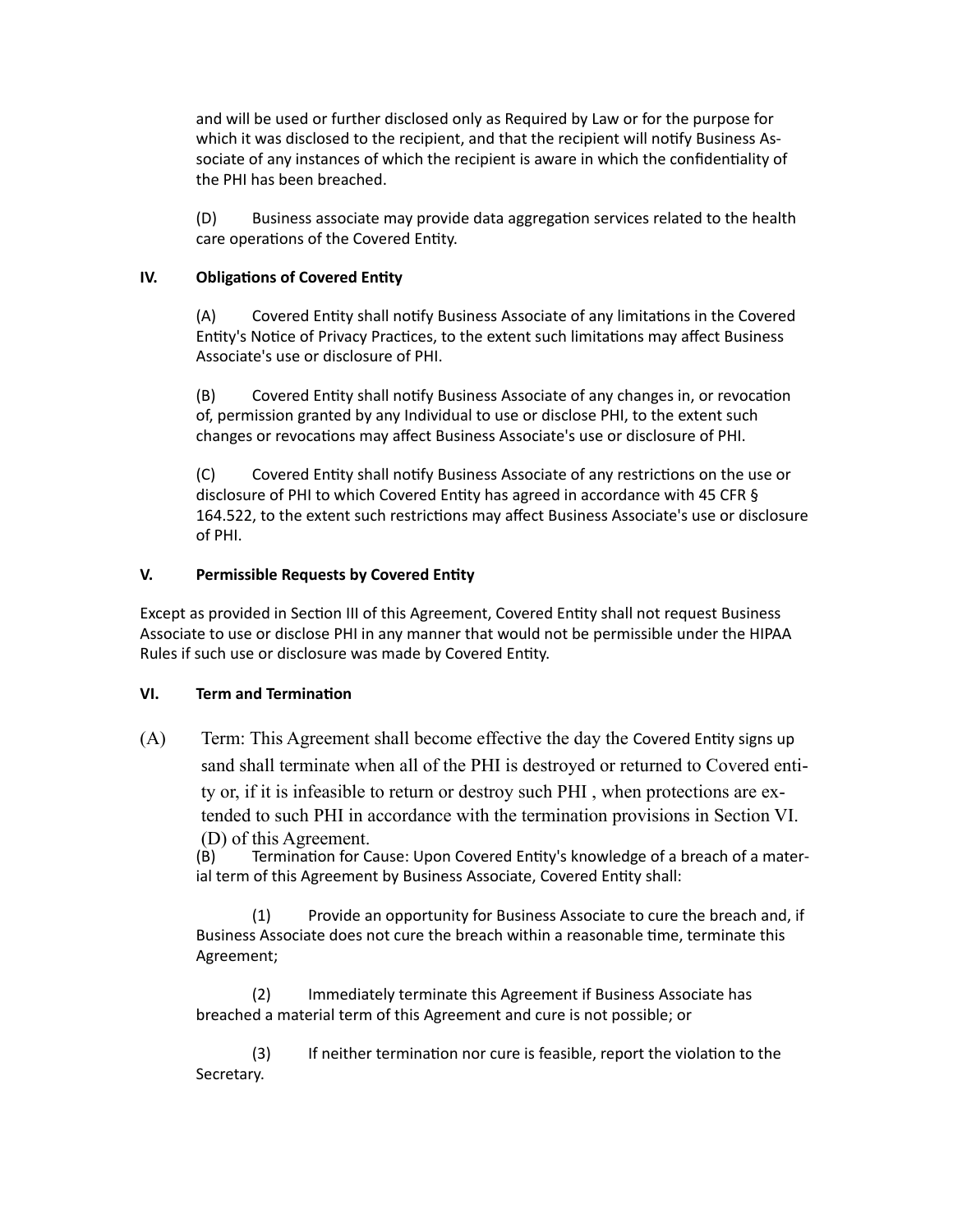(C) Termination by Business Associate in Lieu of Amendment: If Business Associate determines that it is not reasonably able to comply with any final new or amended provision of the HIPAA Rules, Business Associate may terminate this Agreement (and the Services Agreement) upon notice to Covered Entity.

#### (D) Effect of Termination:

 $(1)$  Except as provided in Section VI. $(D)(2)$  of this Agreement, upon termination of the Agreement for any reason, Business Associate shall return or destroy all PHI or ePHI. This provision shall also apply to PHI that is in the possession of subcontractors of Business Associate. Business Associate shall retain no copies of the PHI.

(2) If Business Associate determines that returning or destroying the PHI is infeasible, Business Associate shall provide to Covered Entity notification of the conditions that make return or destruction infeasible and extend the protections of this Agreement to such PHI and limit further uses and disclosures of such PHI to those purposes that make return or destruction infeasible, for so long as Business Associate retains such PHI.

#### VII. **Miscellaneous**

(A) Regulatory References: A reference in this Agreement to a section in the HIPAA Rules means the section as in effect or amended, if such amendment is final and the Compliance Date for such amendment has passed.

(B) Amendment: The Parties agree to negotiate in good faith to amend this Agreement from time to time as is necessary for Covered Entity to comply with any new or revised final requirements of the HIPAA Rules, HIPAA, and HITECH. This Agreement may be amended only by a writing signed by both Business Associate and Covered Entity.

(C) Survival: The rights and obligations of Business Associate under Sections II, III.  $(B)$ , (C), and (D), and VI.(D) of this Agreement shall survive the termination of this Agreement.

(D) Interpretation: If Covered Entity or Business Associate determines that there is any ambiguity in this Agreement, they shall discuss the provision(s) in question and shall attempt, in good faith, to resolve the ambiguity in a manner that permits Covered Entity to comply with the HIPAA Rules and that permits Business Associate to comply with the terms of this Agreement and to render Services.

(E) No Third-Party Beneficiaries: Nothing in this Agreement confers on any person other than Business Associate and Covered Entity any rights, remedies, obligations, or liabilities.

(F) Severability: If any provision of this Agreement is held by a court of competent jurisdiction to be illegal, invalid, or unenforceable, the remaining provisions of this Agreement shall not be affected.